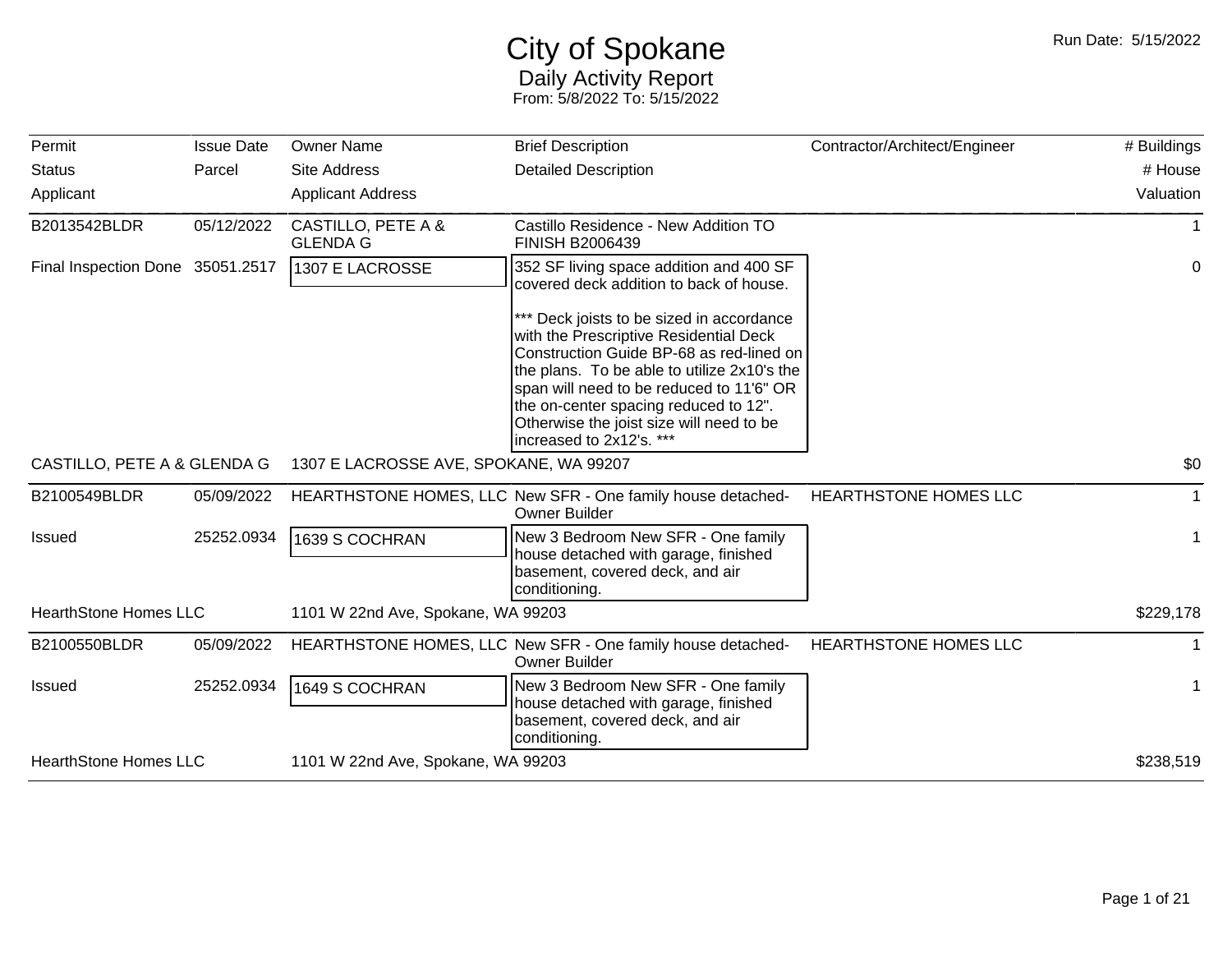| Permit                      | <b>Issue Date</b> | <b>Owner Name</b>                                | <b>Brief Description</b>                                                                                                                             | Contractor/Architect/Engineer | # Buildings |
|-----------------------------|-------------------|--------------------------------------------------|------------------------------------------------------------------------------------------------------------------------------------------------------|-------------------------------|-------------|
| <b>Status</b>               | Parcel            | Site Address                                     | <b>Detailed Description</b>                                                                                                                          |                               | # House     |
| Applicant                   |                   | <b>Applicant Address</b>                         |                                                                                                                                                      |                               | Valuation   |
| B2204229SWIM                | 05/12/2022        | SUMMERS, MARK A &<br><b>KIMBERLY L</b>           | New Residential Swimming Pool-                                                                                                                       | <b>CLEARWATER POOLS LLC</b>   |             |
| <b>Issued</b>               | 26352.0125        | 3826 W DECATUR                                   | New Residential Swimming Pool- In<br>ground, pool heater: yes. Existing Fence.                                                                       |                               | 0           |
| <b>CLEARWATER POOLS LLC</b> |                   | PO Box 961, Newman Lake, WA 99025                |                                                                                                                                                      |                               | \$40,000    |
| B2204709BLDR                | 05/11/2022        | TOLL BROS INC                                    | New SFR - One family house detached-<br><b>TOLL BROS INC</b>                                                                                         | <b>TOLL BROS INC</b>          |             |
| <b>Issued</b>               | 26221.2907        | 4706 W LEX                                       | New 3 Bedroom New SFR - One family<br>house detached with garage, unfinished<br>basement, covered deck, covered entry<br>area, and air conditioning. |                               | 1           |
| <b>Toll Brothers</b>        |                   | 1210 N. 6th Street, Coeur d'Alene, ID 83814      |                                                                                                                                                      |                               | \$383,693   |
| B2204717BLDR                | 05/11/2022        | TOLL BROS INC                                    | New SFR - One family house detached-<br><b>TOLL BROS INC</b>                                                                                         | <b>TOLL BROS INC</b>          |             |
| <b>Issued</b>               | 26221.2908        | 4710 W LEX                                       | New 3 Bedroom New SFR - One family<br>house detached with garage, unfinished<br>basement, covered deck, covered entry<br>area, and air conditioning. |                               |             |
| <b>Toll Brothers</b>        |                   | 1210 N. 6th Street, Coeur d'Alene, ID 83814      |                                                                                                                                                      |                               | \$349,510   |
| B2204989BLDR                | 05/11/2022        | TOLL BROS INC                                    | New SFR - One family house detached-<br><b>TOLL BROS INC</b>                                                                                         | <b>TOLL BROS INC</b>          |             |
| <b>Issued</b>               | 26221.2909        | 4714 W LEX                                       | New 3 Bedroom New SFR - One family<br>house detached with garage, unfinished<br>basement, covered deck, covered entry<br>area, and air conditioning. |                               |             |
| <b>Toll Brothers</b>        |                   | 1210 N. 6th Street, Coeur d'Alene, ID 83814      |                                                                                                                                                      |                               | \$353,321   |
| B2205331BLDC                | 05/10/2022        | MILL BAY APARTMENTS LLC Fire Damage Repair-OWNER | PERFORMING WORK.                                                                                                                                     |                               |             |
| Issued                      | 25121.2501        | 3007 N MAPLE                                     | Rebuild interior of unit #1 damaged by fire<br>TRADE PERMITS TO BE ISSUED<br>SEPERATELY.                                                             |                               | 0           |
| MILL BAY APARTMENTS LLC     |                   | 9615 S SHERMAN RD, SPOKANE, WA 99224             | OWNER PERFORMING WORK.                                                                                                                               |                               | \$50,000    |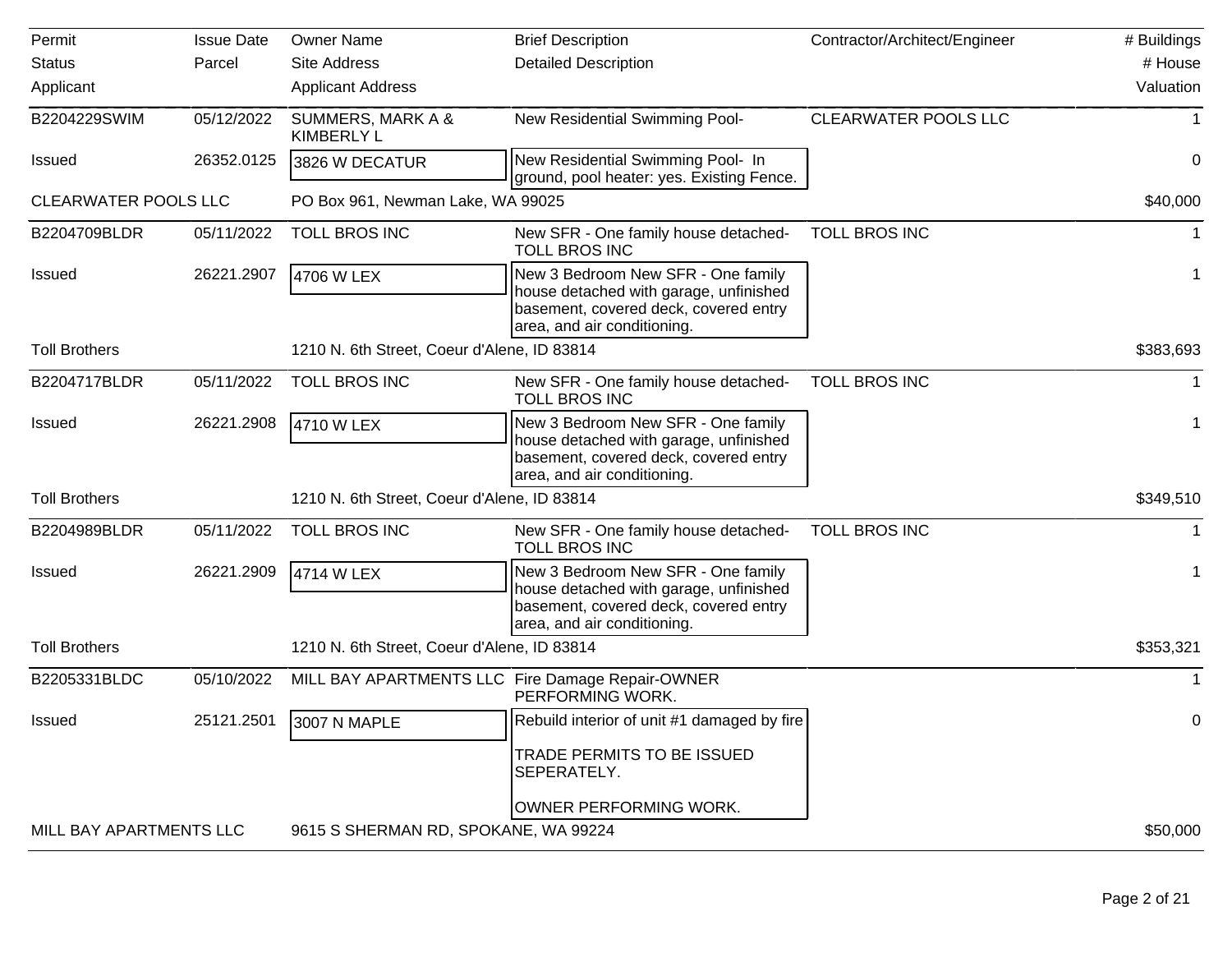| Permit                                | <b>Issue Date</b> | <b>Owner Name</b>                             | <b>Brief Description</b>                                                                                                                             | Contractor/Architect/Engineer | # Buildings |
|---------------------------------------|-------------------|-----------------------------------------------|------------------------------------------------------------------------------------------------------------------------------------------------------|-------------------------------|-------------|
| <b>Status</b>                         | Parcel            | <b>Site Address</b>                           | <b>Detailed Description</b>                                                                                                                          |                               | # House     |
| Applicant                             |                   | <b>Applicant Address</b>                      |                                                                                                                                                      |                               | Valuation   |
| B2205491BLDR                          | 05/10/2022        | TOLL BROS INC                                 | New SFR - One family house detached-<br><b>TOLL BROS INC</b>                                                                                         | <b>TOLL BROS INC</b>          |             |
| <b>Issued</b>                         | 26221.2910        | 4718 W LEX                                    | New 3 Bedroom New SFR - One family<br>house detached with garage, unfinished<br>basement, covered deck, covered entry<br>area, and air conditioning. |                               | 1           |
| <b>Toll Brothers</b>                  |                   | 1210 N. 6th Street, Coeur d'Alene, ID 83814   |                                                                                                                                                      |                               | \$349,510   |
| B2205514BLDC                          | 05/09/2022        | JEFFERSON ALLEY, LLC                          | Sorella Restaurant TI Buildout                                                                                                                       | <b>CENTENNIAL HOMES LLC</b>   |             |
| <b>Issued</b>                         | 35183.3105        | 1122 W Summit                                 | TI (A, M, E, P, KEC) OF EXIST. SPACE<br><b>INTO RESTAURANT</b>                                                                                       |                               | 0           |
|                                       |                   |                                               | TRADE PERMITS TO BE ISSUED<br>SEPERATELY.                                                                                                            |                               |             |
| <b>CENTENNIAL HOMES LLC</b>           |                   |                                               | 1421 N MEADOWWOOD LN, STE 200, LIBERTY LAKE, WA 99019                                                                                                |                               | \$200,000   |
| B2205581SWIM                          | 05/12/2022        | <b>WALTERS, TYLER M &amp;</b><br><b>ERICA</b> | New Residential Swimming Pool-                                                                                                                       | WATER MAGIC LANDSCAPING LLC   | 1           |
| <b>Issued</b>                         | 35323.2514        | 4107 S SKYVIEW                                | New Residential Swimming Pool-                                                                                                                       |                               | 0           |
|                                       |                   |                                               | In ground pool with auto cover                                                                                                                       |                               |             |
| WATER MAGIC LANDSCAPING<br><b>LLC</b> |                   |                                               | 10211 N West Newman Lake Dr, NEWMAN LAKE, WA 99025                                                                                                   |                               | \$40,000    |
| B2205650FENC                          | 05/09/2022        | BROWN, SHEVONNE R                             | <b>New Residential Fence</b>                                                                                                                         |                               |             |
| Issued                                | 25013.1711        | 2408 W GORDON                                 | <b>New Residential Fence</b>                                                                                                                         |                               | 0           |
| BROWN, SHEVONNE R                     |                   | 2408 W GORDON AVE, SPOKANE, WA 99205-2450     |                                                                                                                                                      |                               | \$2,200     |
| B2205667SIGN                          | 05/12/2022        | PACIFIC HIDE AND FUR<br><b>DEPOT</b>          | New Pacific Steel & Recycling Signage                                                                                                                | SIGNS FOR SUCCESS INC         | 1           |
| <b>Issued</b>                         | 35152.2507        | 2901 E TRENT                                  | Install undefined Wall and undefined Wall<br>and undefined Wall for Pacific Steel &                                                                  |                               | 0           |
| Signs for Success, Inc.               |                   | 6824 North Market Street, Spokane, WA 99217   | Recycling                                                                                                                                            |                               | \$34,698    |
|                                       |                   |                                               |                                                                                                                                                      |                               |             |
| B2205744BLDC                          | 05/11/2022        | MGD AT GU LLC                                 | Riverwalk Entry Canopy Addition                                                                                                                      | KOFMEHL INC                   | 1           |
| <b>Issued</b>                         | 35174.0224        | 1007 E TRENT                                  | New entry canopy and store front facade<br>improvements.                                                                                             |                               | 0           |
| <b>KOFMEHL INC</b>                    |                   | P O BOX 14721, SPOKANE, WA 99214              |                                                                                                                                                      |                               | \$85,000    |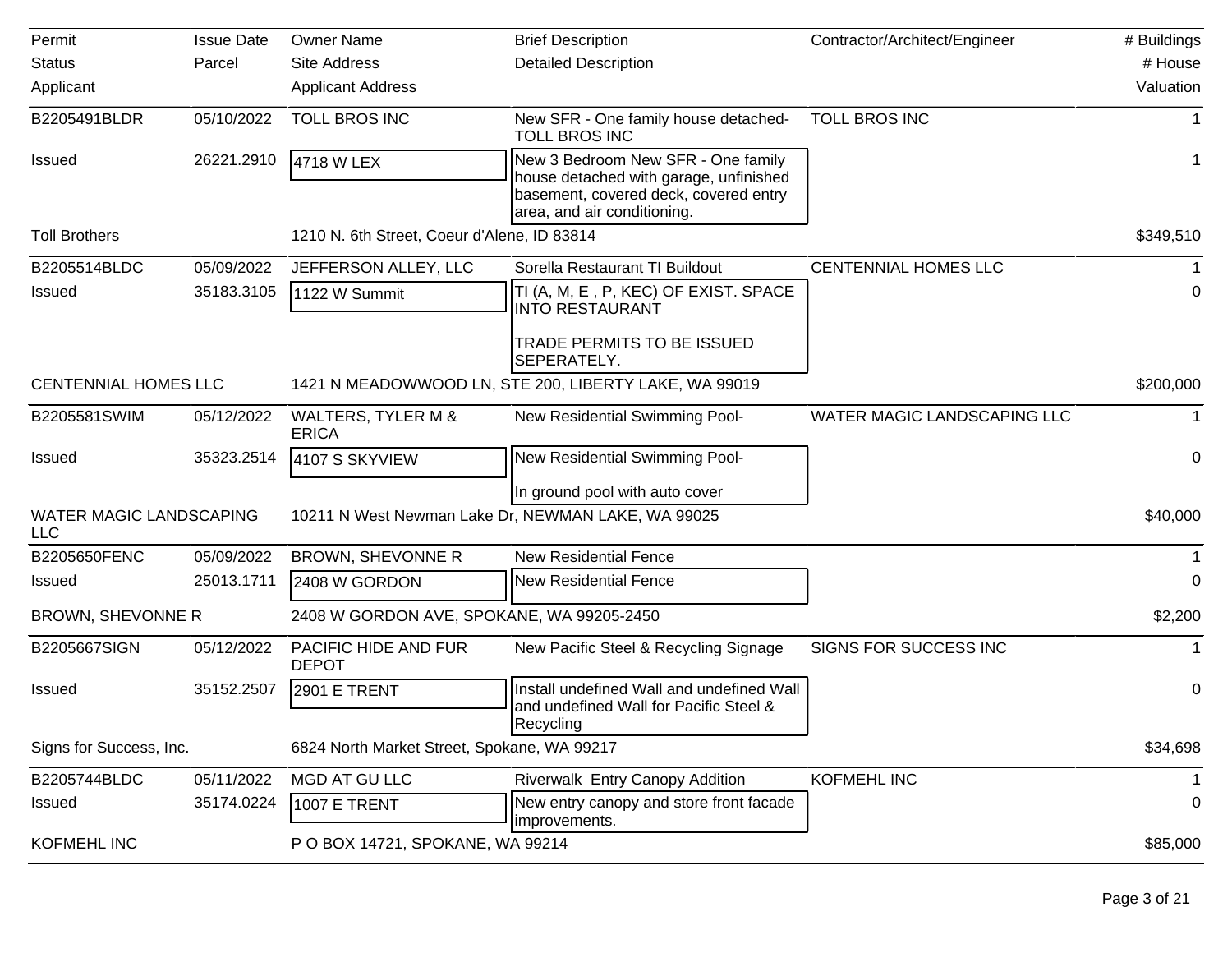| Permit                   | <b>Issue Date</b> | <b>Owner Name</b>                           | <b>Brief Description</b>                                                                                                                                                   | Contractor/Architect/Engineer | # Buildings |
|--------------------------|-------------------|---------------------------------------------|----------------------------------------------------------------------------------------------------------------------------------------------------------------------------|-------------------------------|-------------|
| <b>Status</b>            | Parcel            | <b>Site Address</b>                         | <b>Detailed Description</b>                                                                                                                                                |                               | # House     |
| Applicant                |                   | <b>Applicant Address</b>                    |                                                                                                                                                                            |                               | Valuation   |
| B2205997BLDR             | 05/11/2022        | <b>TOLL BROS INC</b>                        | New SFR - One family house detached-<br><b>TOLL BROS INC</b>                                                                                                               | <b>TOLL BROS INC</b>          | $\mathbf 1$ |
| <b>Issued</b>            | 26221.2911        | 4722 W LEX                                  | New 3 Bedroom New SFR - One family<br>house detached with garage, unfinished<br>basement, covered deck, covered entry<br>area, and air conditioning.                       |                               | 1           |
| <b>Toll Brothers</b>     |                   | 1210 N. 6th Street, Coeur d'Alene, ID 83814 |                                                                                                                                                                            |                               | \$383,693   |
| B2206199BLDR             | 05/09/2022        | LONG, JODI B                                | New SFR - One family house detached-<br>SOLID GROUND REAL ESTATE                                                                                                           | SOLID GROUND REAL ESTATE      | 1           |
| <b>Issued</b>            | 34032.5102        | 3428 E 46th                                 | New 3 Bedroom New SFR - One family<br>house detached with garage, covered<br>entry area, and air conditioning.                                                             |                               | 1           |
| SOLID GROUND REAL ESTATE |                   | 816 W Francis Ave, #232, SPOKANE, WA 99205  |                                                                                                                                                                            |                               | \$343,791   |
| B2206373BLDR             | 05/10/2022        | PLESE-GRAHAM, LLC                           | New SFR - One family house detached-<br><b>GEORGEN HOMES INC</b>                                                                                                           | <b>GEORGEN HOMES INC</b>      | $\mathbf 1$ |
| <b>Issued</b>            | 26342.0609        | 5212 W FRANCIS                              | New 4 Bedroom New SFR - One family<br>house detached with garage, finished<br>basement, unfinished basement, covered<br>deck, covered entry area, and air<br>conditioning. |                               | 1           |
| <b>GEORGEN HOMES INC</b> |                   | PO BOX 18338, SPOKANE, WA 99228             |                                                                                                                                                                            |                               | \$402,484   |
| B2206671FENC             | 05/10/2022        | <b>TAYLOR BLAKE</b>                         | MCILRAITH, CALEB DOYLE & New Residential Fence - Owner built                                                                                                               |                               |             |
| Issued                   | 35074.3304        | 101 W KNOX                                  | New Residential - 76 total linear footage                                                                                                                                  |                               | 0           |
| Caleb McIlraith          |                   | 101 W Knox Ave, Spokane, WA 99205           |                                                                                                                                                                            |                               | \$1,500     |
| B2206822SIGN             | 05/12/2022        | KHAHERA, KAWALJIT<br>S/KAUR, SIMENDEEP      | New Stop N Shop Signage                                                                                                                                                    | <b>EMPIRE SIGNS LLC</b>       | 1           |
| <b>Issued</b>            | 35154.1504        | 502 N FREYA                                 | Install undefined Illuminated Wall for Stop<br>N Shop                                                                                                                      |                               | 0           |
| <b>EMPIRE SIGNS LLC</b>  |                   | 3618 E Queen Avenue, SPOKANE, WA 99217      |                                                                                                                                                                            |                               | \$1,500     |
| B2206905BLDR             | 05/12/2022        | KRAFT, WAYNE<br>/KALAPACE, ILDIKO           | New Accessory Structure - detached<br>(Garages/Carports/Sheds)-VANGUARD<br>CONTRACTING                                                                                     | VANGUARD CONTRACTING          | 1           |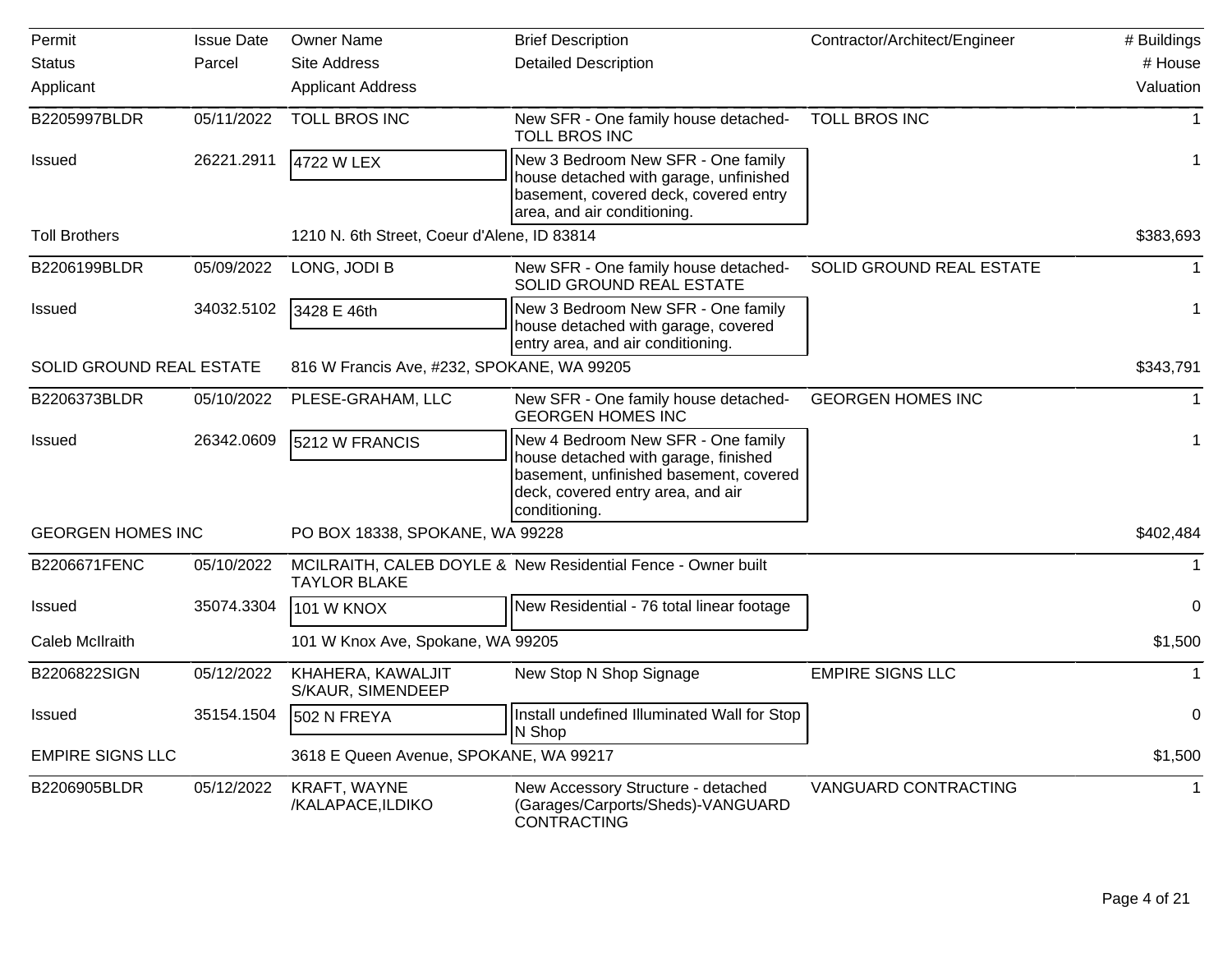| Permit                                  | <b>Issue Date</b> | <b>Owner Name</b>                                        | <b>Brief Description</b>                                                                | Contractor/Architect/Engineer          | # Buildings  |
|-----------------------------------------|-------------------|----------------------------------------------------------|-----------------------------------------------------------------------------------------|----------------------------------------|--------------|
| <b>Status</b>                           | Parcel            | <b>Site Address</b>                                      | <b>Detailed Description</b>                                                             |                                        | # House      |
| Applicant                               |                   | <b>Applicant Address</b>                                 |                                                                                         |                                        | Valuation    |
| Issued                                  | 35193.3514        | 804 W 12TH                                               | New null Bedroom New Accessory<br>Structure - detached<br>(Garages/Carports/Sheds) with |                                        | 0            |
|                                         |                   |                                                          | TRADE PERMITS TO BE ISSUED<br>SEPERATELY.                                               |                                        |              |
| RKGT, LLC - DBA Vanguard<br>Contracting |                   | 2516 E North Altimont Blvd, Spokane, WA 99202            |                                                                                         |                                        | \$21,033     |
| B2206968DEMO                            | 05/13/2022        | RIVERSIDE DEVELOPMENT Demo of SFR (1 of 3)<br><b>LLC</b> |                                                                                         | <b>ROB'S DEMOLITION INC</b>            | $\mathbf{1}$ |
| <b>Issued</b>                           | 35163.3913        | 1712 E RIVERSIDE                                         | Demo of SFR - Cabin 1<br>North side of parcel                                           |                                        | 0            |
| <b>ROB'S DEMOLITION INC</b>             |                   | 3810 E BOONE AVE SUITE 301, SPOKANE, WA 99202            |                                                                                         |                                        | \$0          |
| B2206969DEMO                            | 05/13/2022        | RIVERSIDE DEVELOPMENT<br><b>LLC</b>                      | Demo of SFR (2 of 3)                                                                    | <b>ROB'S DEMOLITION INC</b>            | $\mathbf{1}$ |
| <b>Issued</b>                           | 35163.3913        | 1712 E RIVERSIDE                                         | Demo of SFR - Cabin 2<br>Middle of Parcel                                               |                                        | $\mathbf 0$  |
| <b>ROB'S DEMOLITION INC</b>             |                   | 3810 E BOONE AVE SUITE 301, SPOKANE, WA 99202            |                                                                                         |                                        | \$0          |
| B2206970DEMO                            | 05/13/2022        | RIVERSIDE DEVELOPMENT<br><b>LLC</b>                      | Demo of SFR (3 of 3)                                                                    | <b>ROB'S DEMOLITION INC</b>            | 1            |
| <b>Issued</b>                           | 35163.3913        | 1712 E RIVERSIDE                                         | Demo of SFR - Cabin 3<br>South side of Parcel                                           |                                        | 0            |
| <b>ROB'S DEMOLITION INC</b>             |                   | 3810 E BOONE AVE SUITE 301, SPOKANE, WA 99202            |                                                                                         |                                        | \$0          |
| B2206978DEMO                            | 05/13/2022        | <b>SKY FARMS LLC</b>                                     | Demo Of Commercial Building                                                             | <b>ROB'S DEMOLITION INC</b>            | 1            |
| Issued                                  | 35151.1801        | 3827 E BOONE                                             | Demo Of Commercial Building<br>Stockyards Inn Restaurant                                |                                        | $\mathbf 0$  |
| <b>ROB'S DEMOLITION INC</b>             |                   | 3810 E BOONE AVE SUITE 301, SPOKANE, WA 99202            |                                                                                         |                                        | \$0          |
| B2207176DEMO                            | 05/10/2022        | BEEKSMA, MARK & DIANE /<br>BEEKSMA, ANDREW               | <b>Residential Garage Demolition-</b>                                                   | DETAIL DRYWALL AND CONST<br><b>LLC</b> | 1            |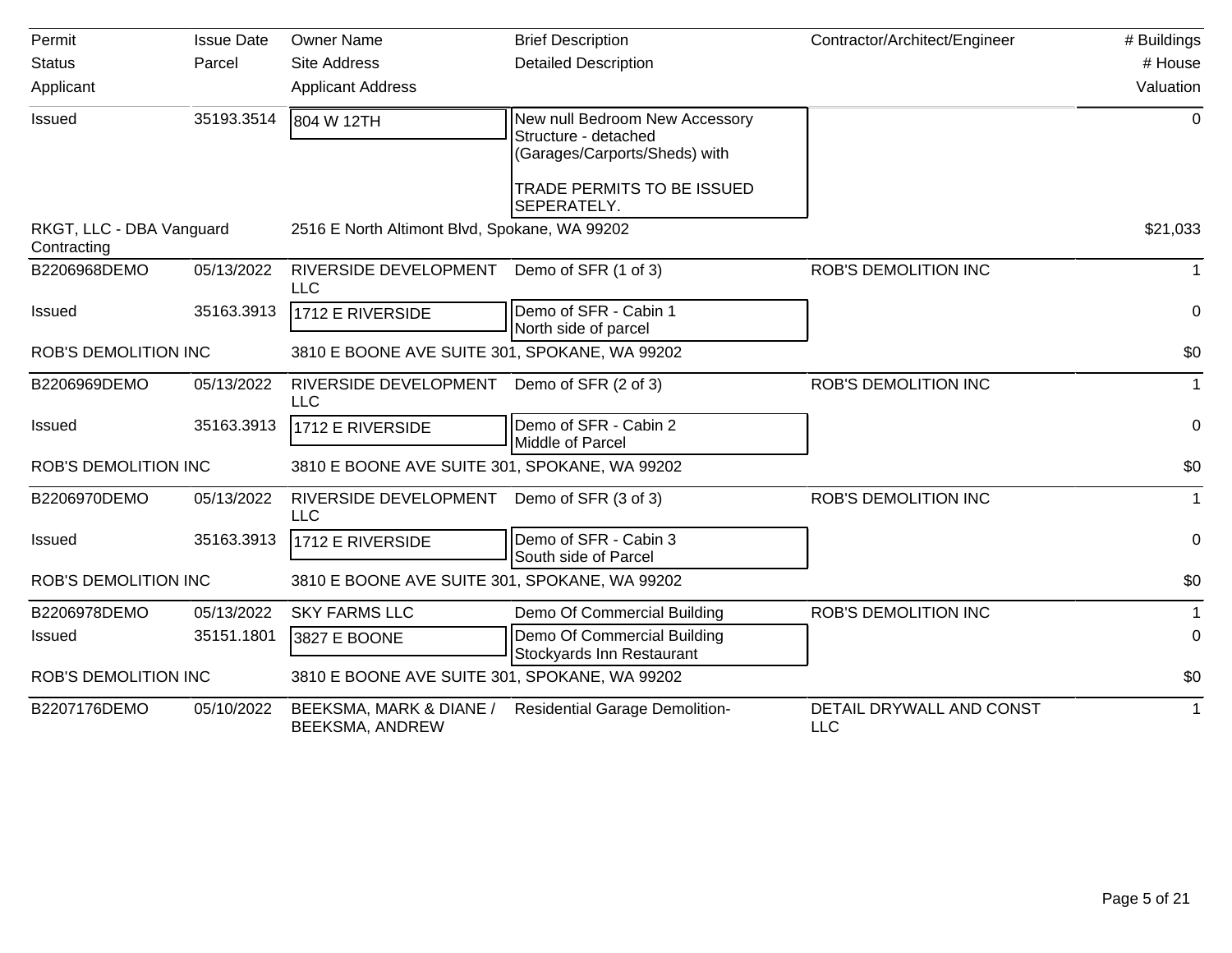| Permit                                 | <b>Issue Date</b> | <b>Owner Name</b>                          | <b>Brief Description</b>                                                                                                                                                                                                                                                                                                                                                                                   | Contractor/Architect/Engineer | # Buildings  |
|----------------------------------------|-------------------|--------------------------------------------|------------------------------------------------------------------------------------------------------------------------------------------------------------------------------------------------------------------------------------------------------------------------------------------------------------------------------------------------------------------------------------------------------------|-------------------------------|--------------|
| <b>Status</b>                          | Parcel            | <b>Site Address</b>                        | <b>Detailed Description</b>                                                                                                                                                                                                                                                                                                                                                                                |                               | # House      |
| Applicant                              |                   | <b>Applicant Address</b>                   |                                                                                                                                                                                                                                                                                                                                                                                                            |                               | Valuation    |
| Final                                  | 25132.3117        | 2718 W BROADWAY                            | Residential Garage Demolition- 1923<br>Garage                                                                                                                                                                                                                                                                                                                                                              |                               | $\mathbf 0$  |
|                                        |                   |                                            | *Conditions*<br>If the site is to remain vacant and/or open<br>for more than one year, an Erosion<br>Sediment Control (ESC) plan will be<br>required detailing how dust, tracking onto<br>the street, etc., will be handled. Grading<br>must be done so as not to direct storm<br>water onto adjacent property. Any existing<br>drywells on site must be protected from<br>sediment during the demolition. |                               |              |
|                                        |                   |                                            | Josh Wilson with Detail Drywall and<br>Construction LLC 509-879-3861                                                                                                                                                                                                                                                                                                                                       |                               |              |
| DETAIL DRYWALL AND CONST<br><b>LLC</b> |                   | 5583 CORKSCREW CANYON RD, TUMTUM, WA 99034 |                                                                                                                                                                                                                                                                                                                                                                                                            |                               | \$1          |
| B2207307RFSW                           | 05/11/2022        | <b>EWERS, KENNETH A</b>                    | <b>Reroof Residential House</b>                                                                                                                                                                                                                                                                                                                                                                            | ALPINE CONSTRUCTION           | $\mathbf{1}$ |
| Issued                                 | 35292.1013        | 411 E 19TH                                 | Tear Off and Recover 13 Squares on a<br>Pitched Roof for Residential House                                                                                                                                                                                                                                                                                                                                 |                               | 0            |
| ALPINE CONSTRUCTION                    |                   | 4419 E GLENNAIRE DR, SPOKANE, WA 992231524 |                                                                                                                                                                                                                                                                                                                                                                                                            |                               | \$8,985      |
| B2207325FENC                           | 05/10/2022        | SILVA, JOAN M                              | New Residential Fence - Contractor                                                                                                                                                                                                                                                                                                                                                                         | H&H NW CONTRACTORS LLC        | $\mathbf 1$  |
| <b>Issued</b>                          | 36284.0634        | 6632 N CRESTLINE                           | New Residential - 160 total linear footage                                                                                                                                                                                                                                                                                                                                                                 |                               | $\mathbf{0}$ |
|                                        |                   |                                            | Adjacent fence shown in site-plan for<br>6628 N Crestline. See B2207329FENC                                                                                                                                                                                                                                                                                                                                |                               |              |
| H & H NW Contractors LLC               |                   | 4866 E 16th Ave, 1, POST FALLS, ID 83854   |                                                                                                                                                                                                                                                                                                                                                                                                            |                               | \$8,001      |
| B2207329FENC                           | 05/12/2022        | KAPPEN, CANDICE                            | New Residential Fence - Contractor                                                                                                                                                                                                                                                                                                                                                                         | H&H NW CONTRACTORS LLC        | 1            |
| <b>Issued</b>                          | 36284.0901        | 6628 N CRESTLINE                           | New Residential - 49 total linear footage                                                                                                                                                                                                                                                                                                                                                                  |                               | 0            |
|                                        |                   |                                            | Adjacent fence shown in site-plan for<br>6632 N Crestline. See B2207325FENC                                                                                                                                                                                                                                                                                                                                |                               |              |
| H&H NW CONTRACTORS LLC                 |                   | 4866 E 16th Ave, POST FALLS, ID 83854      |                                                                                                                                                                                                                                                                                                                                                                                                            |                               | \$221        |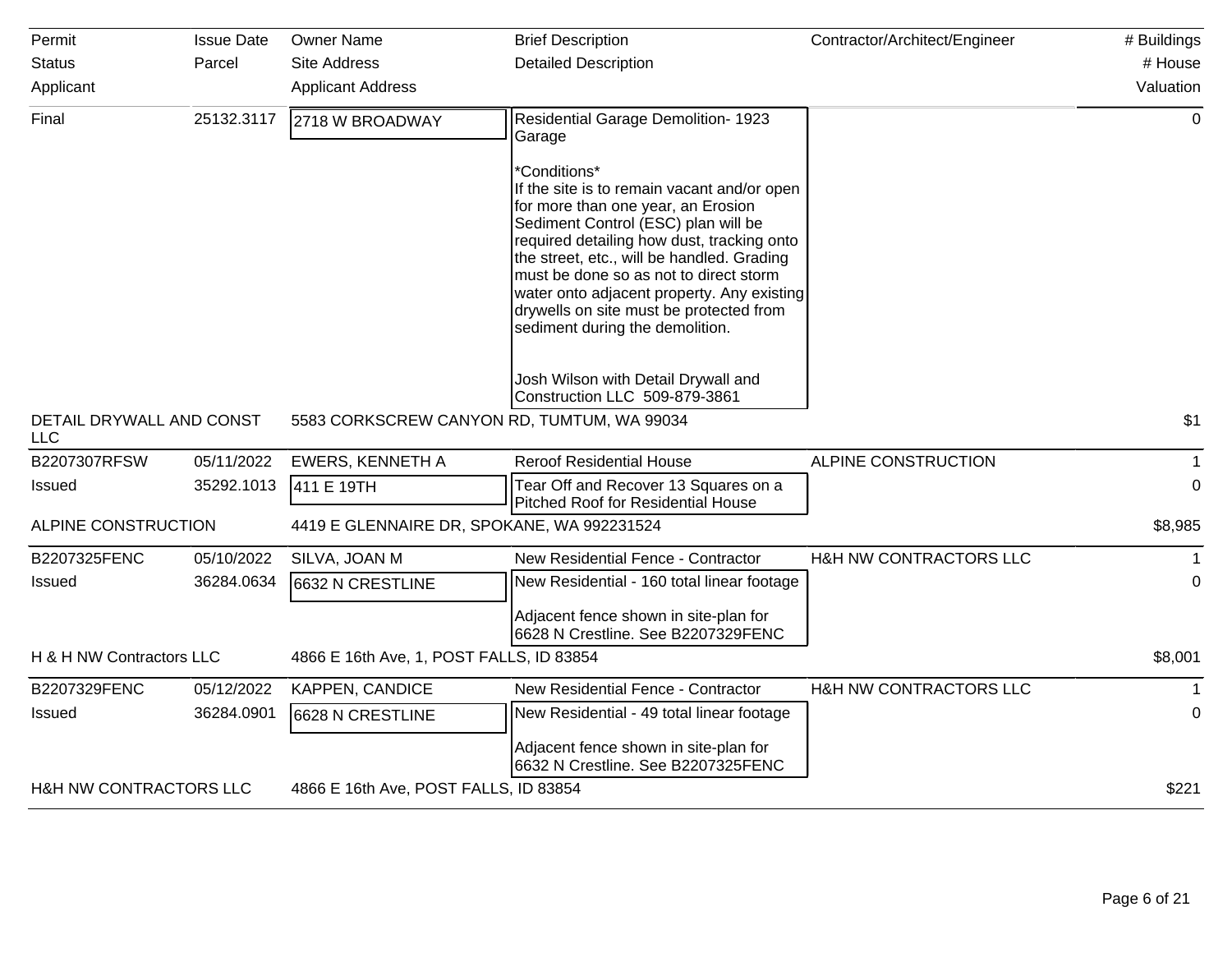| Permit                         | <b>Issue Date</b> | <b>Owner Name</b>                             | <b>Brief Description</b>                                                                                                                                              | Contractor/Architect/Engineer          | # Buildings |
|--------------------------------|-------------------|-----------------------------------------------|-----------------------------------------------------------------------------------------------------------------------------------------------------------------------|----------------------------------------|-------------|
| <b>Status</b>                  | Parcel            | Site Address                                  | <b>Detailed Description</b>                                                                                                                                           |                                        | # House     |
| Applicant                      |                   | <b>Applicant Address</b>                      |                                                                                                                                                                       |                                        | Valuation   |
| B2207349SIGN                   | 05/10/2022        | <b>EIGHTY SIXTEEN, LLC</b>                    | New T-mobile Signage                                                                                                                                                  | <b>BALDWIN SIGN CO</b>                 |             |
| <b>Issued</b>                  | 36203.0121        | 8018 N DIVISION                               | Install undefined Illuminated Wall for T-<br>mobile                                                                                                                   |                                        | 0           |
| <b>Baldwin Signs</b>           |                   | PO Box 6819, Spokane, WA 99217                |                                                                                                                                                                       |                                        | \$6,000     |
| B2207633FENC                   | 05/10/2022        | ROSEN, NAOMI D & NOAH                         | <b>New Residential Fence</b>                                                                                                                                          |                                        |             |
| <b>Issued</b>                  | 25244.0502        | <b>1212 S CEDAR</b>                           | New Residential Fence for front yard that<br>wraps along the alleyway to enclose the<br>front yard. 76 Linear Ft.                                                     |                                        | 0           |
| ROSEN, NAOMI D & NOAH          |                   | 4138 W HOOD RIVER AVE, SPOKANE, WA 99224-5045 |                                                                                                                                                                       |                                        | \$6,000     |
| B2207689BLDR                   | 05/13/2022        | <b>BROMLEY, KEVIN</b>                         | New Accessory Structure - detached<br>(Garages/Carports/Sheds)-STEEL<br><b>STRUCTURES AMERICA INC</b>                                                                 | STEEL STRUCTURES AMERICA<br><b>INC</b> |             |
| <b>Issued</b>                  | 35274.3010        | 3903 E 22ND                                   | New null Bedroom New Accessory<br>Structure - detached<br>(Garages/Carports/Sheds) with garage                                                                        |                                        | $\pmb{0}$   |
| Steel Structures America, Inc. |                   | PO Box 895, Post Falls, ID 83877              |                                                                                                                                                                       |                                        | \$80,318    |
| B2207767FENC                   | 05/12/2022        | Casey Fowler                                  | New Residential Fence - Contractor                                                                                                                                    |                                        |             |
| <b>Issued</b>                  | 26221.1111        | 9406 N JAMES                                  | New Residential - 263 total linear footage                                                                                                                            |                                        | $\Omega$    |
| Casey V Fowler                 |                   | 9406 N James Ct, Spokane, WA 99208            |                                                                                                                                                                       |                                        | \$16,000    |
| <b>B2207777SIGN</b>            | 05/11/2022        | NAUDITT, PETER H &<br><b>SANDRA M</b>         | New Royal Business Signage                                                                                                                                            | <b>INLAND SIGN &amp; LIGHTING INC</b>  |             |
| <b>Issued</b>                  | 35092.2701        | 2717 N HOGAN                                  | Install undefined Wall for Royal Business                                                                                                                             |                                        | 0           |
| Inland Sign & Lighting         |                   | 131 N. Altamont, Spokane, WA 99202            |                                                                                                                                                                       |                                        | \$2,500     |
| B2207779RFSW                   | 05/10/2022        | <b>GRIDER, BRANDI</b>                         | ** TO FINISH B1809257RFSW ** Reroof<br><b>Residential House</b>                                                                                                       |                                        |             |
| Issued                         | 36324.2828        | 607 E OLYMPIC                                 | Tear Off and Recover 11 Squares on a<br>Pitched Roof for Residential House -<br>To finish original roofing permit<br>B1809257RFSW<br>Deck inspection already approved |                                        | 0           |
| <b>GRIDER, BRANDI</b>          |                   | PO BOX 48602, SPOKANE, WA 99228-1602          |                                                                                                                                                                       |                                        | \$2,200     |
| B2207821BLDC                   | 05/13/2022        | <b>GONZAGA UNIVERSITY</b>                     | <b>GU-HANDCRAFTED AT</b><br>MARKETPLACE                                                                                                                               | YOST GALLAGHER CONST LLC               |             |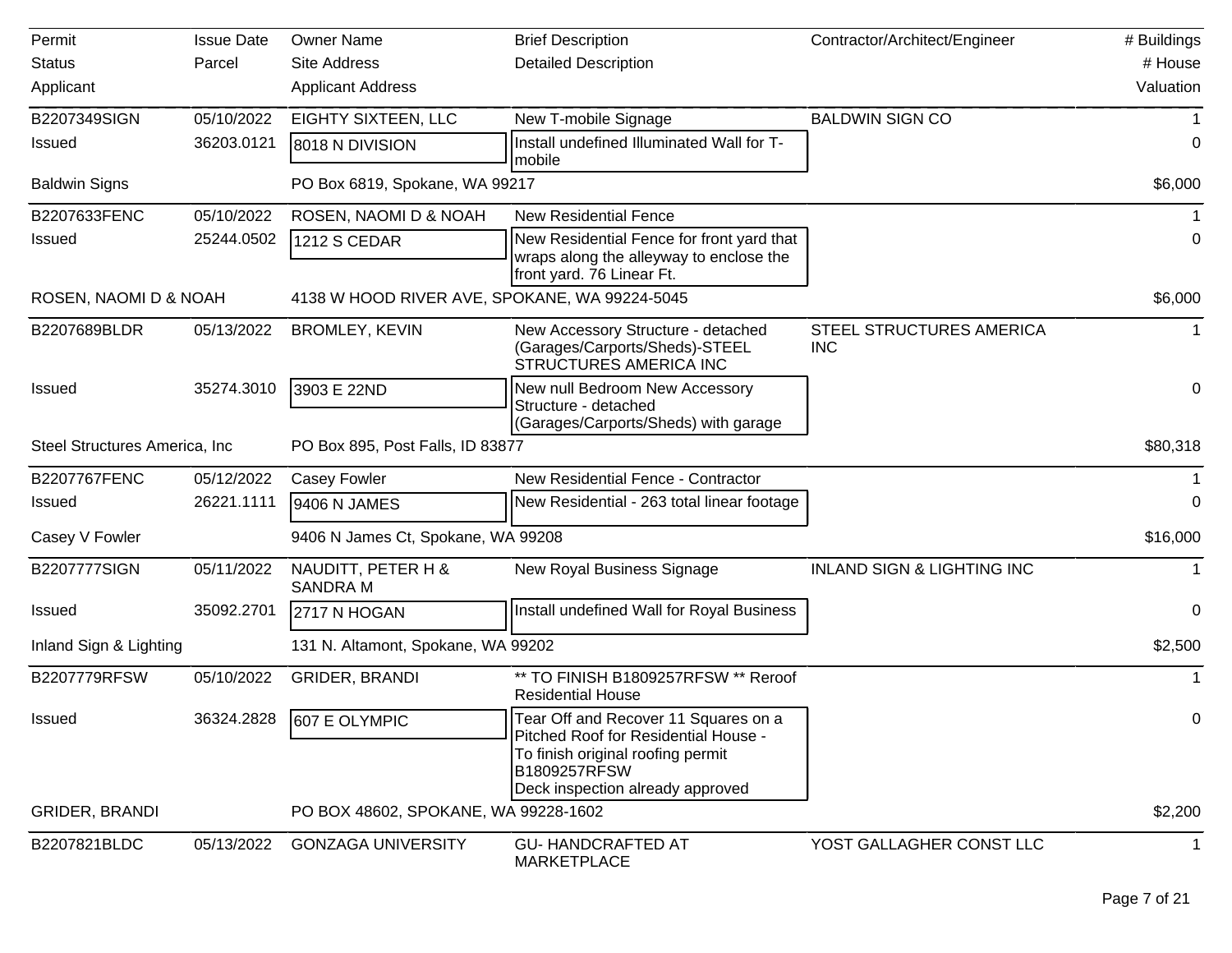| Permit                                             | <b>Issue Date</b> | <b>Owner Name</b>                                                    | <b>Brief Description</b>                                                                                                                                                                                                                                                                                                                                    | Contractor/Architect/Engineer               | # Buildings |
|----------------------------------------------------|-------------------|----------------------------------------------------------------------|-------------------------------------------------------------------------------------------------------------------------------------------------------------------------------------------------------------------------------------------------------------------------------------------------------------------------------------------------------------|---------------------------------------------|-------------|
| <b>Status</b>                                      | Parcel            | <b>Site Address</b>                                                  | <b>Detailed Description</b>                                                                                                                                                                                                                                                                                                                                 |                                             | # House     |
| Applicant                                          |                   | <b>Applicant Address</b>                                             |                                                                                                                                                                                                                                                                                                                                                             |                                             | Valuation   |
| Issued                                             | 35175.2710        | 502 E BOONE                                                          | MODIFICATIONS TO EXISTING 1,286<br>SF 'MARKETPLACE' TENANT SPACE<br>TO ADD 'HANDCRAFTED' SANDWICH<br><b>BAR INTO THE EXISTING RETAIL</b><br>SPACE. AN EXISTING RETAIL BAY<br>WILL BE MODIFIED TO A 186 SF BACK-<br>OF-HOUSE SUPPORT SPACE. WORK<br><b>OCCURS WITHIN THE EXISTING</b><br>JOHN. J. HEMMINGSON CENTER ON<br><b>GONZAGA UNIVERSITY'S CAMPUS</b> |                                             | $\mathbf 0$ |
|                                                    |                   | WOLFE ARCHITECTURAL GROUP 1015 N CALISPEL,, STE B, SPOKANE, WA 99220 |                                                                                                                                                                                                                                                                                                                                                             |                                             | \$250,000   |
| B2207850FENC                                       | 05/10/2022        | <b>GLASS, AUTUMN SKY</b>                                             | New Residential Fence - Owner built                                                                                                                                                                                                                                                                                                                         |                                             | 1           |
| <b>Issued</b>                                      | 35052.1001        | 4445 N ADDISON                                                       | New Residential - 104 total linear footage                                                                                                                                                                                                                                                                                                                  |                                             | 0           |
| Paul Orusa                                         |                   | 4445 N Addison, Spokane, WA 99207                                    |                                                                                                                                                                                                                                                                                                                                                             |                                             | \$0         |
| B2208048FENC                                       | 05/15/2022        | <b>ESPENSCHIED, CARIN &amp;</b><br><b>JONATHAN</b>                   | <b>New Residential Fence</b>                                                                                                                                                                                                                                                                                                                                |                                             | 1           |
| Issued                                             | 35294.1201        | 752 E 26TH                                                           | Installing fence around side and backyard<br>of property                                                                                                                                                                                                                                                                                                    |                                             | 0           |
| <b>ESPENSCHIED, CARIN &amp;</b><br><b>JONATHAN</b> |                   | 752 E 26TH AVE, SPOKANE, WA 99203-3333                               |                                                                                                                                                                                                                                                                                                                                                             |                                             | \$10,000    |
| B2208081RFSW                                       | 05/09/2022        | FOX, DIANE L                                                         | <b>Reroof Residential House</b>                                                                                                                                                                                                                                                                                                                             | <b>BOSS ROOFING &amp; REMODELING</b><br>LLC | 1           |
| Issued                                             | 25124.0404        | 1918 W MONTGOMERY                                                    | Tear Off, Resheath and Recover 26<br>Squares on a Pitched Roof for Residential<br>House                                                                                                                                                                                                                                                                     |                                             | 0           |
| <b>BOSS ROOFING &amp; REMODELING</b><br><b>LLC</b> |                   | 3816 W Crown Ave, SPOKANE, WA 99205                                  |                                                                                                                                                                                                                                                                                                                                                             |                                             | \$10,000    |
| B2208091RFSW                                       | 05/09/2022        | <b>UNION APARTMENT</b><br><b>HOLDING LLC</b>                         | <b>Reroof Residential House</b>                                                                                                                                                                                                                                                                                                                             | ADVANCE ROOFING LLC                         | 1           |
| <b>Issued</b>                                      | 25124.3513        | 1608 W SHANNON                                                       | Tear Off and Recover 10 Squares on a<br>Pitched Roof for Residential House                                                                                                                                                                                                                                                                                  |                                             | 0           |
| <b>Advance Roofing</b>                             |                   | 6105 N Regal St Apt D., Spokane, WA 99208                            |                                                                                                                                                                                                                                                                                                                                                             |                                             | \$5,000     |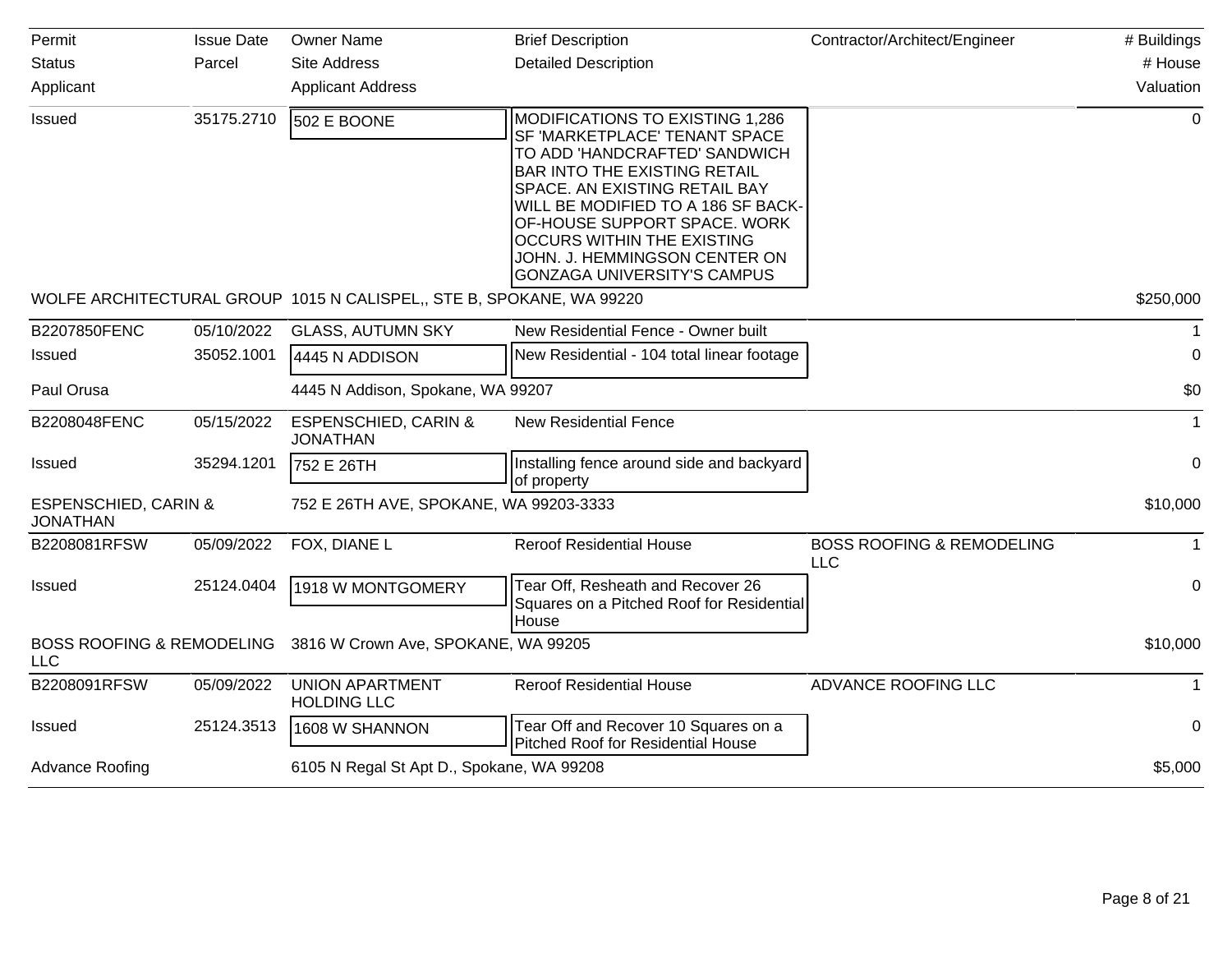| Permit                  | <b>Issue Date</b> | <b>Owner Name</b>                                 | <b>Brief Description</b>                                                                                              | Contractor/Architect/Engineer         | # Buildings |
|-------------------------|-------------------|---------------------------------------------------|-----------------------------------------------------------------------------------------------------------------------|---------------------------------------|-------------|
| <b>Status</b>           | Parcel            | <b>Site Address</b>                               | <b>Detailed Description</b>                                                                                           |                                       | # House     |
| Applicant               |                   | <b>Applicant Address</b>                          |                                                                                                                       |                                       | Valuation   |
| B2208096RFSW            | 05/09/2022        | <b>GHALEY, CHHABIL &amp; TIL</b>                  | Reroof Chhabi Ghaley Residential House ICON ROOFING LLC                                                               |                                       |             |
| <b>Issued</b>           | 36282.1318        | 1721 E CALKINS                                    | Tear Off and Recover 19 Squares on a<br><b>Pitched Roof for Residential House</b>                                     |                                       | 0           |
| <b>ICON ROOFING LLC</b> |                   | 317 W 6th St #201, Moscow, ID 83843               |                                                                                                                       |                                       | \$11,700    |
| B2208114RFSW            | 05/09/2022        | HERMAN, DAMON L/<br>REESE, DEBORAH LYNN           | Replace/Install Windows Residential<br>House                                                                          | RENEWAL BY ANDERSEN OF<br><b>WASH</b> | $\mathbf 1$ |
| <b>Issued</b>           | 26351.0606        | 3117 W FRANCIS                                    | Replace 7 windows for Residential House                                                                               |                                       | 0           |
| Renewal by Andersen     |                   | 210 East Montgomery Ave, Spokane, WA 99207        |                                                                                                                       |                                       | \$28,321    |
| B2208116RFSW            | 05/09/2022        | KRITSBERG, STEVEN O /<br>LORIZ, KAELA S           | Replace/Install Windows Residential<br>House                                                                          | RENEWAL BY ANDERSEN OF<br><b>WASH</b> | -1          |
| <b>Issued</b>           | 35182.2106        | 1424 N CEDAR                                      | Replace 2 windows for Residential House                                                                               |                                       | 0           |
| Renewal by Andersen     |                   | 210 East Montgomery Ave, Spokane, WA 99207        |                                                                                                                       |                                       | \$6,060     |
| B2208117RFSW            | 05/09/2022        | BRANDT,<br>HEATHER/NEWELL-LARGE,<br><b>MARTIN</b> | Replace/Install Windows Residential<br>House                                                                          | RENEWAL BY ANDERSEN OF<br><b>WASH</b> |             |
| <b>Issued</b>           | 35321.2614        | 837 E 37TH                                        | Replace 1 windows for Residential House                                                                               |                                       | 0           |
| Renewal by Andersen     |                   | 210 East Montgomery Ave, Spokane, WA 99207        |                                                                                                                       |                                       | \$7,515     |
| B2208118RFSW            | 05/09/2022        | ALDRICH, WILLIAM E &<br><b>LINDAD</b>             | Replace/Install Windows Residential<br>House                                                                          | RENEWAL BY ANDERSEN OF<br><b>WASH</b> |             |
| <b>Issued</b>           | 26153.1102        | 5224 W BAYWOOD                                    | Replace 15 windows for Residential<br>House                                                                           |                                       | 0           |
| Renewal by Andersen     |                   | 210 East Montgomery Ave, Spokane, WA 99207        |                                                                                                                       |                                       | \$52,840    |
| B2208124RFSW            | 05/09/2022        | BAXTER, PAUL H                                    | Replace/Install Windows Residential<br>House                                                                          | MCVAY BROS CONTRS INC                 | $\mathbf 1$ |
| <b>Issued</b>           | 26363.5410        | 2412 W WELLESLEY                                  | Replace 1 windows for Residential House<br>We at McVay Brothers will be replacing<br>1 window in this customers house |                                       | 0           |
| McVay Brothers          |                   | 11724 E Montgomery Dr., Spokane, WA 99206         |                                                                                                                       |                                       | \$1,795     |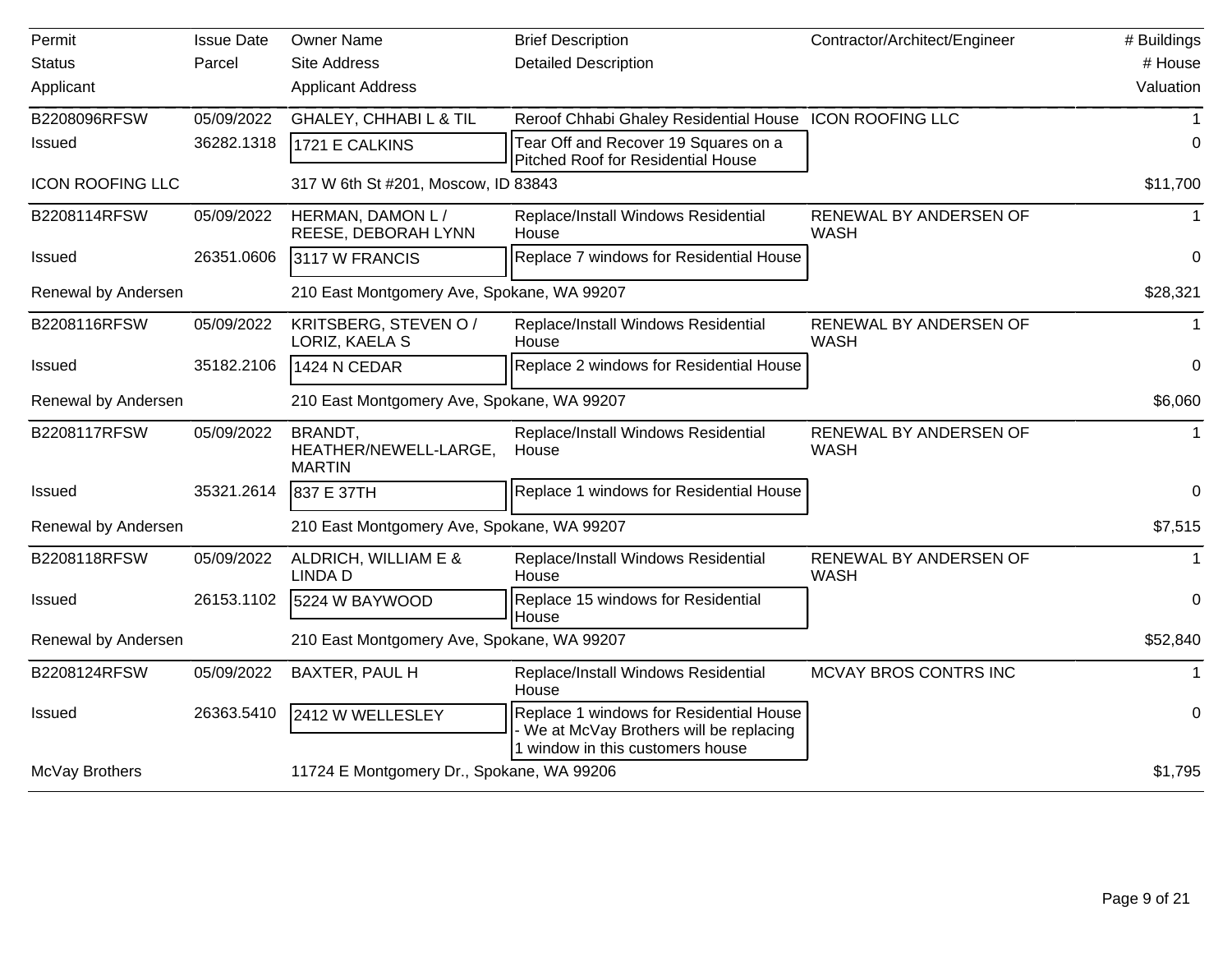| Permit                                              | <b>Issue Date</b> | <b>Owner Name</b>                                           | <b>Brief Description</b>                                                                         | Contractor/Architect/Engineer                       | # Buildings |
|-----------------------------------------------------|-------------------|-------------------------------------------------------------|--------------------------------------------------------------------------------------------------|-----------------------------------------------------|-------------|
| <b>Status</b>                                       | Parcel            | <b>Site Address</b>                                         | <b>Detailed Description</b>                                                                      |                                                     | # House     |
| Applicant                                           |                   | <b>Applicant Address</b>                                    |                                                                                                  |                                                     | Valuation   |
| B2208128RFSW                                        | 05/09/2022        | PARKS, KENNETH W &<br>STEPHANIE J/CHAVEZ, D                 | Reroof Residential House & Garage                                                                | SPOKANE HONEY DO BROTHERS                           |             |
| Issued                                              | 35083.4209        | 517 E AUGUSTA                                               | Tear Off, Resheath and Recover 44<br>Squares on a Pitched Roof for Residential<br>House & Garage |                                                     | 0           |
|                                                     |                   | SPOKANE HONEY DO BROTHERS 411 E LACROSSE, SPOKANE, WA 99207 |                                                                                                  |                                                     | \$17,000    |
| B2208146RFSW                                        | 05/09/2022        | CADY, KYLE C & LAURA E                                      | <b>Reroof Residential House</b>                                                                  | <b>GLACIER PROPERTY SOLUTIONS</b><br><b>INC</b>     |             |
| Issued                                              | 26155.1244        | 5215 W BENTWOOD                                             | Tear Off, Resheath and Recover 27<br>Squares on a Pitched Roof for Residential<br>House          |                                                     | 0           |
| Glacier Property Solutions inc.                     |                   | 16307 E Trent Ave, Spokane, WA 99216                        |                                                                                                  |                                                     | \$19,605    |
| B2208153RFSW                                        | 05/09/2022        | NICODEMUS, RONALD E &<br><b>VICTORIA</b>                    | <b>Reroof Residential House</b>                                                                  | <b>MORRIS CLARK SIDING &amp; RFNG</b><br><b>INC</b> |             |
| Issued                                              | 26361.3315        | 5707 N MAPLE                                                | Tear Off and Recover 18 Squares on a<br><b>Pitched Roof for Residential House</b>                |                                                     | 0           |
| <b>MORRIS CLARK SIDING &amp; RFNG</b><br><b>INC</b> |                   | 2728 E GARLAND AVE, SPOKANE, WA 992075808                   |                                                                                                  |                                                     | \$3,600     |
| B2208154RFSW                                        | 05/09/2022        | <b>MARS DIVERSIFIED</b><br><b>HOLDINGS, LLC</b>             | <b>Reroof Residential House</b>                                                                  | <b>GREATER AMERICAN CNSTRCTN</b><br>CO              |             |
| Issued                                              | 35332.2704        | 1514 E 36TH                                                 | Tear Off and Recover 10 Squares on a<br><b>Pitched Roof for Residential House</b>                |                                                     | 0           |
| Greater American Construction Co.                   |                   | 7900 N Market St, Spokane, WA 99217                         |                                                                                                  |                                                     | \$3,995     |
| B2208160RFSW                                        | 05/09/2022        | BROWN KM & C                                                | Reroof Residential House & Garage                                                                | <b>INLAND PACIFIC EXTERIORS, LLC</b>                |             |
| Issued                                              | 35353.1004        | 4403 E 43RD                                                 | Tear Off and Recover 29.98 Squares on a<br>Pitched Roof for Residential House &<br>Garage        |                                                     | 0           |
| <b>INLAND PACIFIC EXTERIORS,</b><br><b>LLC</b>      |                   | 2775 N Howard St., Ste A2, Coeur d'Alene, ID 83815          |                                                                                                  |                                                     | \$49,172    |
| B2208161RFSW                                        | 05/09/2022        | VALLE, CARMELO & RUBY F                                     | Reroof Residential House & Garage                                                                | <b>INLAND PACIFIC EXTERIORS, LLC</b>                | 1           |
| Issued                                              | 26262.0416        | 7204 N DRUMHELLER                                           | Tear Off and Recover 22.12 Squares on a<br>Pitched Roof for Residential House &<br>Garage        |                                                     | 0           |
| <b>INLAND PACIFIC EXTERIORS,</b><br><b>LLC</b>      |                   | 2775 N Howard St., Ste A2, Coeur d'Alene, ID 83815          |                                                                                                  |                                                     | \$27,278    |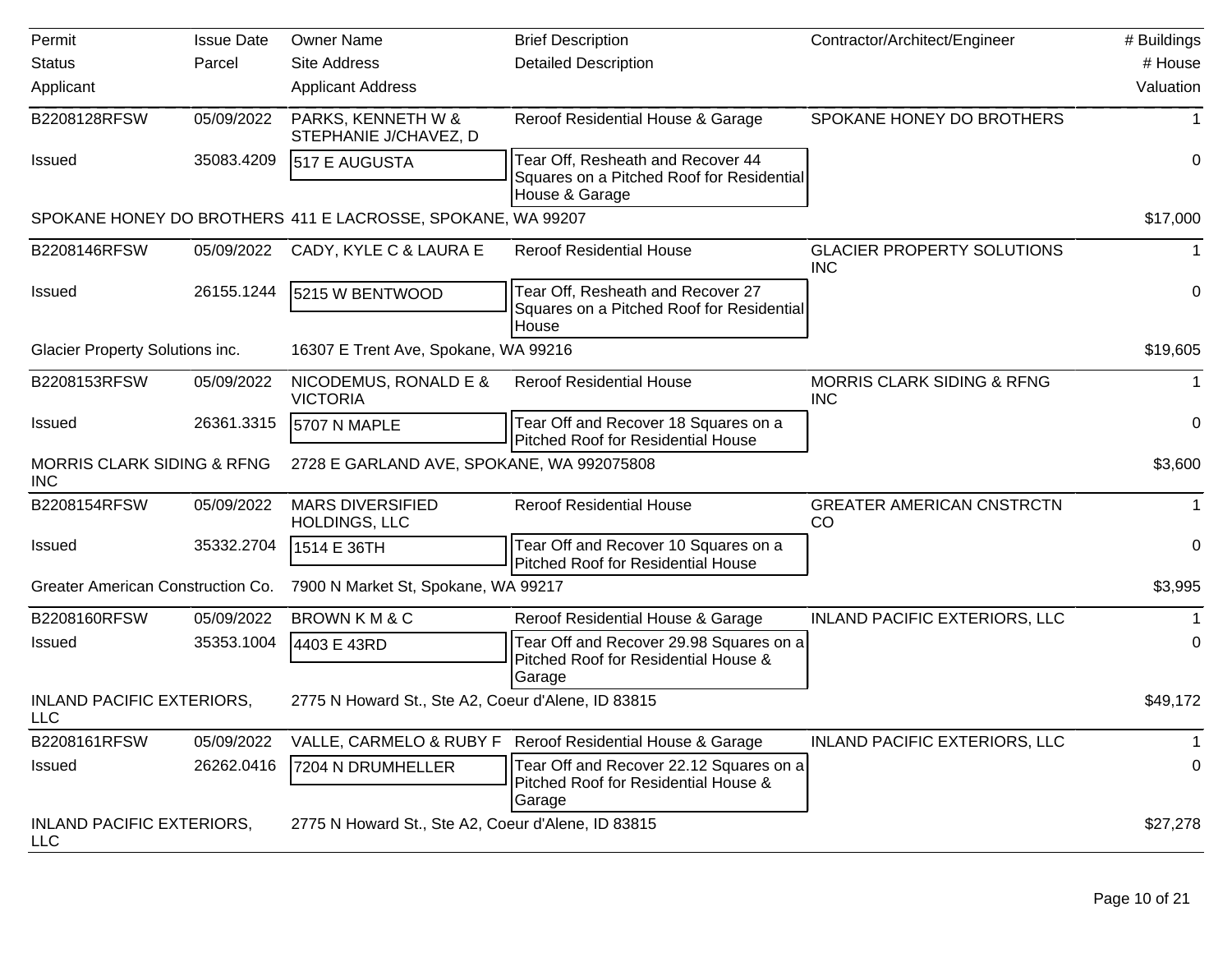| Permit                                         | <b>Issue Date</b> | <b>Owner Name</b>                                  | <b>Brief Description</b>                                                                  | Contractor/Architect/Engineer        | # Buildings  |
|------------------------------------------------|-------------------|----------------------------------------------------|-------------------------------------------------------------------------------------------|--------------------------------------|--------------|
| <b>Status</b>                                  | Parcel            | <b>Site Address</b>                                | <b>Detailed Description</b>                                                               |                                      | # House      |
| Applicant                                      |                   | <b>Applicant Address</b>                           |                                                                                           |                                      | Valuation    |
| B2208164RFSW                                   | 05/09/2022        | THOMPSON, BRIAN W &<br><b>CHIA HUI</b>             | Reroof Residential House & Garage                                                         | <b>INLAND PACIFIC EXTERIORS, LLC</b> | 1            |
| <b>Issued</b>                                  | 36282.0228        | 1902 E HARVEST                                     | Tear Off and Recover 20.36 Squares on a<br>Pitched Roof for Residential House &<br>Garage |                                      | 0            |
| <b>INLAND PACIFIC EXTERIORS,</b><br><b>LLC</b> |                   | 2775 N Howard St., Ste A2, Coeur d'Alene, ID 83815 |                                                                                           |                                      | \$24,307     |
| B2208166RFSW                                   | 05/09/2022        | ARTHUR, CRAIG L                                    | <b>Reroof Residential House</b>                                                           | <b>INLAND PACIFIC EXTERIORS, LLC</b> |              |
| <b>Issued</b>                                  | 26364.0413        | 5304 N OAK                                         | Tear Off and Recover 12.56 Squares on a<br><b>Pitched Roof for Residential House</b>      |                                      | 0            |
| <b>INLAND PACIFIC EXTERIORS,</b><br><b>LLC</b> |                   | 2775 N Howard St., Ste A2, Coeur d'Alene, ID 83815 |                                                                                           |                                      | \$20,819     |
| B2208167RFSW                                   | 05/09/2022        | <b>RUNEBERG LIVING TRUST</b>                       | Reroof mindy Residential House                                                            | <b>D G CONTRACTING LLC</b>           |              |
| <b>Issued</b>                                  | 26263.0611        | 3521 W WOODSIDE                                    | Tear Off and Recover 20 Squares on a<br><b>Pitched Roof for Residential House</b>         |                                      | 0            |
| DG Contracting LLC                             |                   | 4515 E LA DOLCE RD, COLBERT, WA 99005              |                                                                                           |                                      | \$10,000     |
| B2208177RFSW                                   | 05/09/2022        | LEROY, MICHAEL K &<br><b>ANDREAN</b>               | Reroof Michael Le Roy Residential House PERFECTION ROOFING                                |                                      | $\mathbf{1}$ |
| <b>Issued</b>                                  | 35291.3305        | 716 E 20TH                                         | Tear Off and Recover 27 Squares on a<br>Flat roof for Residential House                   |                                      | 0            |
| PERFECTION ROOFING                             |                   | 5423 N HAWTHORNE ST, SPOKANE, WA 99205             |                                                                                           |                                      | \$5,400      |
| B2208188RFSW                                   | 05/10/2022        | <b>SWEET, STEWART &amp;</b><br><b>JACQUELINE</b>   | <b>Reroof Residential House</b>                                                           | SPECIALTY HOME PRODUCTS              | $\mathbf{1}$ |
| <b>Issued</b>                                  | 35084.4015        | 1107 E MISSION                                     | Tear Off, Resheath and Recover 32<br>Squares on a Pitched Roof for Residential            |                                      | $\Omega$     |
| <b>Specialty Home Products</b>                 |                   | 2222 E. Mallon Ave, Spokane, WA 99202              | House                                                                                     |                                      | \$37,800     |
| B2208194RFSW                                   | 05/10/2022        | SULLIVAN, MATTHEW T /<br>ROSENBERGER, EMILY        | <b>Reroof Residential House</b>                                                           | ALL TERRAIN ROOFING LLC              | 1            |
| <b>Issued</b>                                  | 26363.3511        | 2822 W OLYMPIC                                     | Tear Off and Recover 11 Squares on a<br>Pitched Roof for Residential House                |                                      | $\Omega$     |
| All Terrain Roofing LLc.                       |                   | 7517 n five mile rd, spokane, WA 99208             |                                                                                           |                                      | \$3,500      |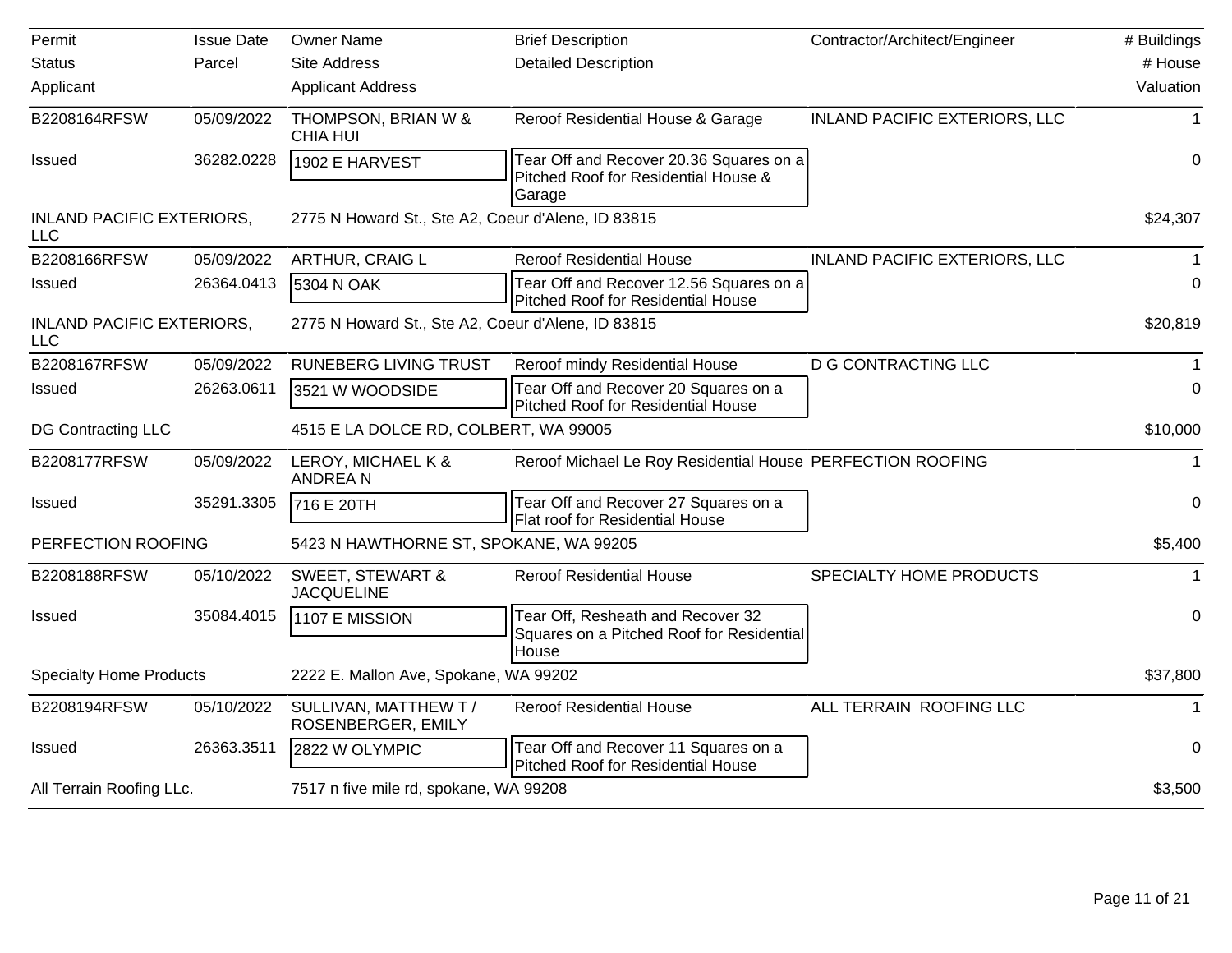| Permit                             | <b>Issue Date</b> | <b>Owner Name</b>                                  | <b>Brief Description</b>                                                               | Contractor/Architect/Engineer | # Buildings  |
|------------------------------------|-------------------|----------------------------------------------------|----------------------------------------------------------------------------------------|-------------------------------|--------------|
| <b>Status</b>                      | Parcel            | <b>Site Address</b>                                | <b>Detailed Description</b>                                                            |                               | # House      |
| Applicant                          |                   | <b>Applicant Address</b>                           |                                                                                        |                               | Valuation    |
| B2208196RFSW                       | 05/10/2022        | WESTBY, JAY R & CATHY J                            | <b>Reroof Residential House</b>                                                        | ALL TERRAIN ROOFING LLC       |              |
| <b>Issued</b>                      | 35314.0901        | 307 W 37TH                                         | Tear Off and Recover 39 Squares on a<br>Pitched Roof for Residential House             |                               | 0            |
| All Terrain Roofing LLc.           |                   | 7517 n five mile rd, spokane, WA 99208             |                                                                                        |                               | \$23,000     |
| B2208200RFSW                       | 05/10/2022        | <b>OCTAGON ESTATES LLC</b>                         | <b>Reroof Residential House</b>                                                        |                               |              |
| <b>Issued</b>                      | 35052.1707        | 528 E LONGFELLOW                                   | Tear Off and Recover 14 Squares on a<br><b>Pitched Roof for Residential House</b>      |                               | $\Omega$     |
| <b>OCTAGON ESTATES LLC</b>         |                   | 157 S MONROE ST, SPOKANE, WA 99201                 |                                                                                        |                               | \$3,000      |
| B2208213RFSW                       | 05/10/2022        | PHILLIPS, LLOYD                                    | <b>Reroof Residential House</b>                                                        | <b>LUKS ROOFIN LLC</b>        |              |
| <b>Issued</b>                      | 25012.2220        | 4020 N HEMLOCK                                     | Tear Off and Recover 45 Squares on a<br>Pitched Roof for Residential House             |                               | 0            |
| <b>LUKS ROOFIN LLC</b>             |                   |                                                    | 15610 W HIGHWAY 2 TRLR A15, MEDICAL LAKE, WA 990228743                                 |                               | \$25,150     |
| B2208215RFSW                       | 05/10/2022        | <b>GREEN, JOLEEN E</b>                             | <b>Reroof Residential House</b>                                                        | <b>LUKS ROOFIN LLC</b>        |              |
| <b>Issued</b>                      | 25132.1931        | 2228 W SHARP                                       | Tear Off and Recover 26 Squares on a<br>Pitched Roof for Residential House             |                               | 0            |
| <b>LUKS ROOFIN LLC</b>             |                   |                                                    | 15610 W HIGHWAY 2 TRLR A15, MEDICAL LAKE, WA 990228743                                 |                               | \$15,000     |
| B2208243RFSW                       | 05/10/2022        | BOLSER, TIMOTHY J/<br>SERAFINI, BELINA L           | Reroof TJ Bolser Residential House &<br>Garage                                         | ARK COMMERCIAL ROOFING INC    |              |
| <b>Issued</b>                      | 35271.4120        | 4016 E 20TH                                        | Tear Off and Recover 24 Squares on a<br>Pitched Roof for Residential House &<br>Garage |                               | $\pmb{0}$    |
| <b>ARK Commercial Roofing, Inc</b> |                   | 11505 E. Trent Ave, Spokane Valley, WA 99206       |                                                                                        |                               | \$15,083     |
| B2208252RFSW                       | 05/10/2022        | TALBOT, JOSHUA J &<br>STACEE L/WYDO, KAREN         | <b>Reroof Residential House</b>                                                        | PALMER CONSTRUCTION           | 1            |
| <b>Issued</b>                      | 34041.0706        | 2311 E 48TH                                        | Tear Off and Recover 21.43 Squares on a<br><b>Pitched Roof for Residential House</b>   |                               | $\pmb{0}$    |
| PALMER CONSTRUCTION                |                   | 12018 East 1st Ave Ste A, SPOKANE VALLEY, WA 99206 |                                                                                        |                               | \$13,058     |
| B2208263RFSW                       | 05/10/2022        | TAYLOR, RYAN D & MYRA G                            | Reroof ryan taylor Residential House &<br>Garage                                       | 20/20 EXTERIORS               | $\mathbf{1}$ |
| <b>Issued</b>                      | 35214.1803        | 2725 E 11TH                                        | Tear Off and Recover 38 Squares on a<br>Pitched Roof for Residential House &<br>Garage |                               | 0            |
| 20/20 exteriors                    |                   | 914 n country club dr, deer park, wa 99006         |                                                                                        |                               | \$23,000     |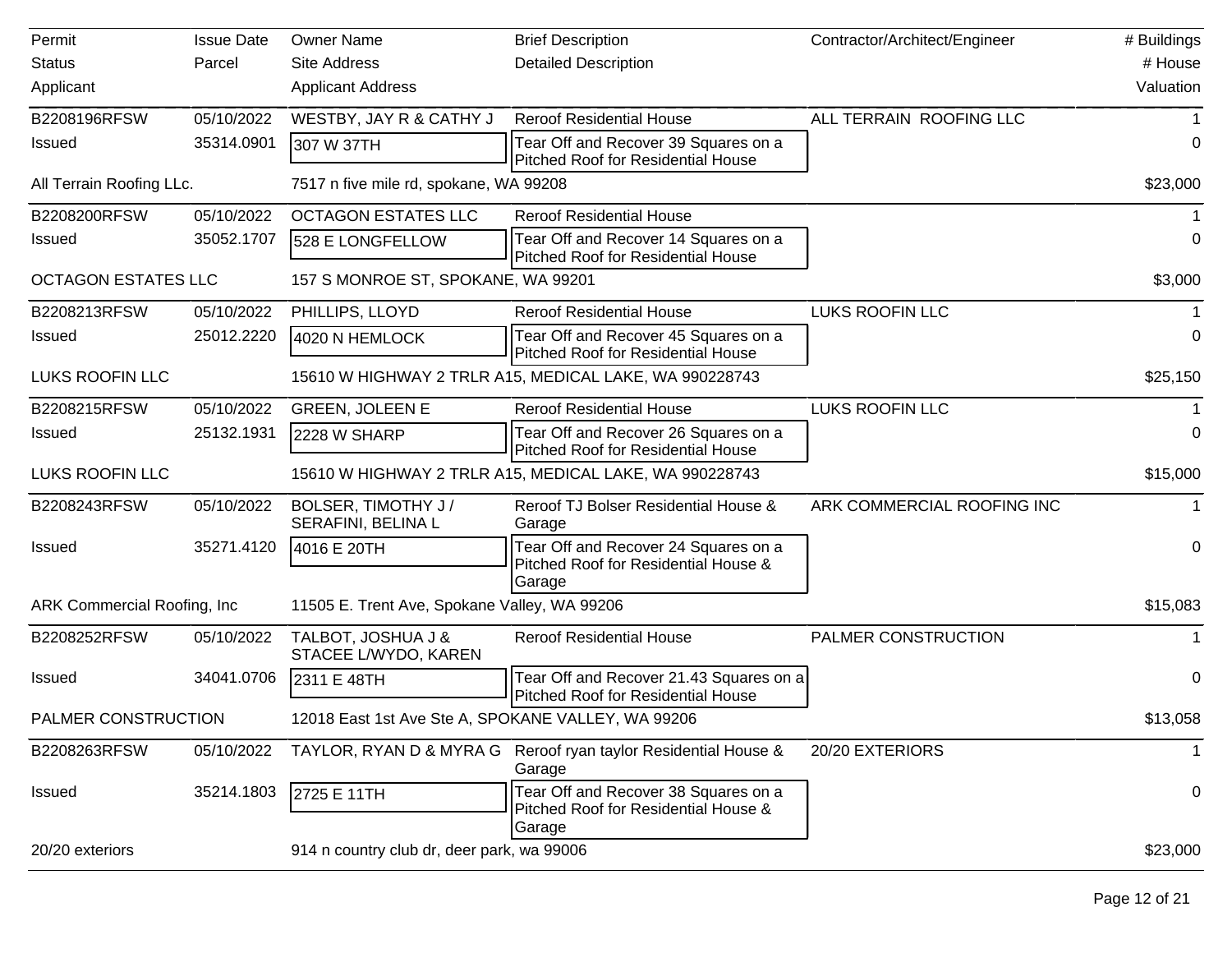| Permit                                            | <b>Issue Date</b> | <b>Owner Name</b>                                | <b>Brief Description</b>                                                                | Contractor/Architect/Engineer                     | # Buildings |
|---------------------------------------------------|-------------------|--------------------------------------------------|-----------------------------------------------------------------------------------------|---------------------------------------------------|-------------|
| <b>Status</b>                                     | Parcel            | <b>Site Address</b>                              | <b>Detailed Description</b>                                                             |                                                   | # House     |
| Applicant                                         |                   | <b>Applicant Address</b>                         |                                                                                         |                                                   | Valuation   |
| B2208291RFSW                                      | 05/11/2022        | KITCHEN, JOSHUA                                  | <b>Reroof Residential House</b>                                                         | <b>GARCIA ROOFING LLC</b>                         |             |
| Issued                                            | 26364.0405        | 5407 N ASH                                       | Tear Off and Recover 11 Squares on a<br><b>Pitched Roof for Residential House</b>       |                                                   | 0           |
| <b>Garcia Roofing LLC</b>                         |                   | 2604 e 7th, spokane, WA 99202                    |                                                                                         |                                                   | \$11,000    |
| B2208292RFSW                                      | 05/11/2022        | ADEN, MONICA L                                   | <b>Reroof Residential House</b>                                                         | <b>BARTLETT HOMES &amp; ROOFING</b><br><b>LLC</b> |             |
| <b>Issued</b>                                     | 35032.4107        | 2917 E HOFFMAN                                   | Tear Off, Resheath and Recover 12<br>Squares on a Pitched Roof for Residential<br>House |                                                   | 0           |
| <b>BARTLETT HOMES &amp; ROOFING</b><br><b>LLC</b> |                   | 1307 S. Maple Grove Road, Boise, ID 83709        |                                                                                         |                                                   | \$12,686    |
| B2208309BLDC                                      | 05/12/2022        | PINES PROFESSIONAL<br>CENTER, LLC                | Skylight Installation- CME - Skylight<br>Replacement                                    | <b>CRAVEN COMPANY LLC</b>                         |             |
| <b>Issued</b>                                     | 35202.2801        | 622 E 2ND                                        | Installation of two new 2'x 4' skylights.                                               |                                                   | 0           |
|                                                   |                   |                                                  | David Graham- Craven Company- 509-<br>220-4647                                          |                                                   |             |
| <b>CRAVEN COMPANY LLC</b>                         |                   | 1414 S BERNARD, SPOKANE, WA 99203                |                                                                                         |                                                   | \$7,500     |
| B2208315RFSW                                      | 05/11/2022        | PETERS, CHEYENNE &<br><b>FERRIN</b>              | Reroof Residential House & Garage                                                       | <b>BARTLETT HOMES &amp; ROOFING</b><br><b>LLC</b> |             |
| <b>Issued</b>                                     | 35101.4112        | 3711 E BUCKEYE                                   | Tear Off and Recover 22 Squares on a<br>Pitched Roof for Residential House &<br>Garage  |                                                   | 0           |
| <b>BARTLETT HOMES &amp; ROOFING</b><br><b>LLC</b> |                   | 1307 S Maple Grove Rd, BOISE, ID 83709           |                                                                                         |                                                   | \$8,552     |
| B2208316RFSW                                      | 05/11/2022        | HEDSPETH, JEFFREY A                              | <b>Reroof Residential House</b>                                                         | <b>BARTLETT HOMES &amp; ROOFING</b><br><b>LLC</b> |             |
| <b>Issued</b>                                     | 35094.1917        | 1828 N LACEY                                     | Tear Off and Recover 15 Squares on a<br><b>Pitched Roof for Residential House</b>       |                                                   | 0           |
| <b>Bartlett Roofing</b>                           |                   | 1307 S. Maple Grove RD, Boise, ID 83709          |                                                                                         |                                                   | \$7,506     |
| B2208321RFSW                                      | 05/11/2022        | JOHNSON, JEFF                                    | Reroof Jeff Johnson Residential House & NOW REMODELING<br>Garage                        |                                                   | 1           |
| <b>Issued</b>                                     | 36203.2502        | 406 E STONEWALL                                  | Tear Off and Recover 35 Squares on a<br>Pitched Roof for Residential House &<br>Garage  |                                                   | 0           |
| <b>NOW REMODELING</b>                             |                   | 1131 E Westview Ct Suite 115A, SPOKANE, WA 99218 |                                                                                         |                                                   | \$12,000    |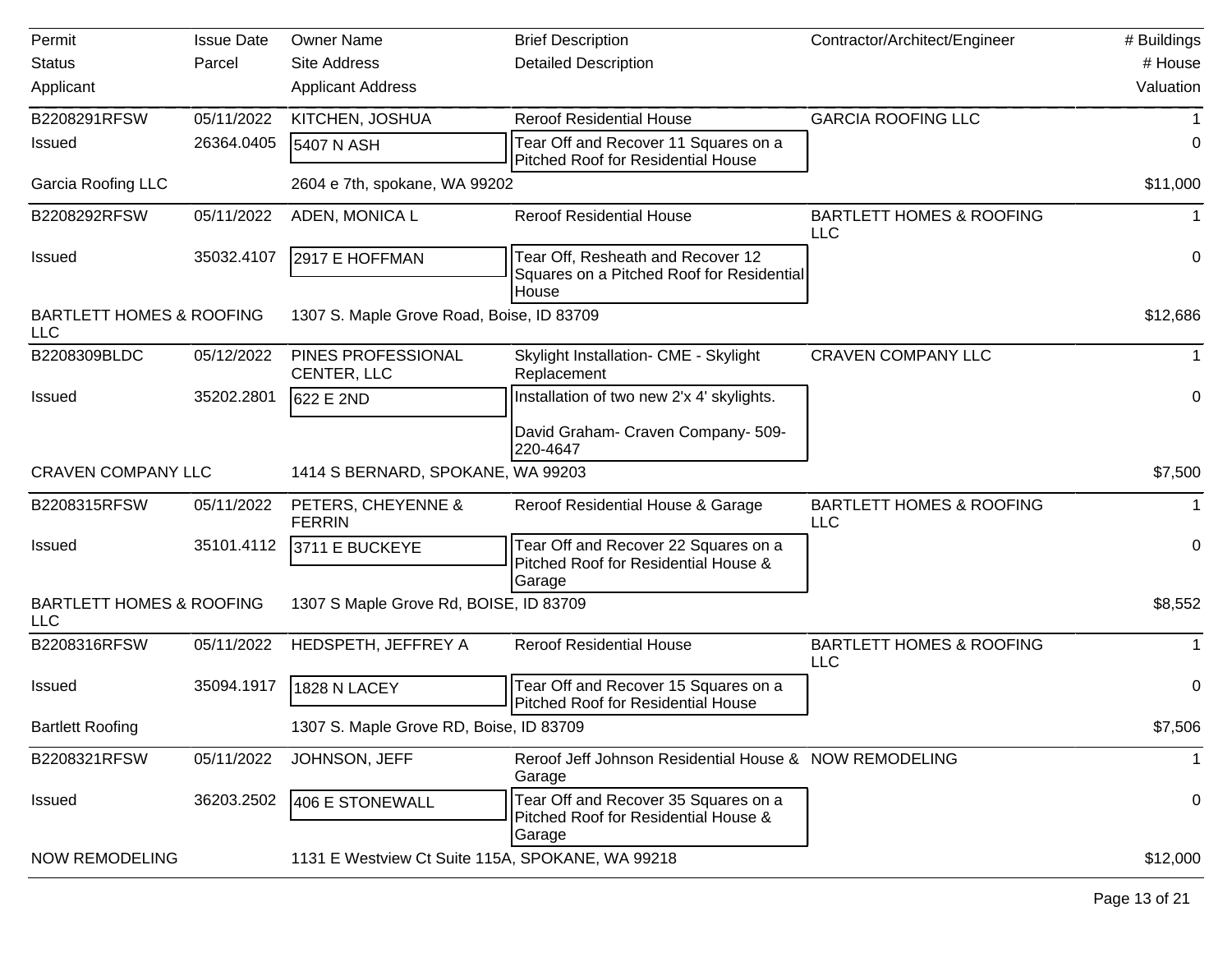| Permit                                            | <b>Issue Date</b> | <b>Owner Name</b>                         | <b>Brief Description</b>                                                                | Contractor/Architect/Engineer                     | # Buildings      |
|---------------------------------------------------|-------------------|-------------------------------------------|-----------------------------------------------------------------------------------------|---------------------------------------------------|------------------|
| <b>Status</b>                                     | Parcel            | <b>Site Address</b>                       | <b>Detailed Description</b>                                                             |                                                   | # House          |
| Applicant                                         |                   | <b>Applicant Address</b>                  |                                                                                         |                                                   | Valuation        |
| B2208331FENC                                      | 05/11/2022        | HANSON, A E & M E                         | Residential Fence Replacement- 131 total<br>linear feet.                                |                                                   | -1               |
| <b>Issued</b>                                     | 35304.2003        | 415 W 27TH                                | Residential Fence Replacement- 131 total<br>linear feet.                                |                                                   | 0                |
|                                                   |                   |                                           | Marie Hanson 509-747-3332                                                               |                                                   |                  |
| HANSON, A E & M E                                 |                   | 415 W 27TH AVE, SPOKANE, WA 99203-1853    |                                                                                         |                                                   | \$15,000         |
| B2208338RFSW                                      | 05/11/2022        | SCHUERER, WILLIAM A &<br><b>SUSAN E</b>   | <b>Reroof Residential House</b>                                                         | <b>BARTLETT HOMES &amp; ROOFING</b><br><b>LLC</b> |                  |
| <b>Issued</b>                                     | 36331.1617        | 2721 E JOSEPH                             | Tear Off, Resheath and Recover 16<br>Squares on a Pitched Roof for Residential<br>House |                                                   | $\mathbf 0$      |
| <b>BARTLETT HOMES &amp; ROOFING</b><br><b>LLC</b> |                   | 1307 S. Maple Grove Road, Boise, ID 83709 |                                                                                         |                                                   | \$15,255         |
| B2208341RFSW                                      | 05/11/2022        | POSTLEWAIT, MARC E &<br><b>KAREN L</b>    | <b>Reroof Residential House</b>                                                         | <b>BARTLETT HOMES &amp; ROOFING</b><br><b>LLC</b> |                  |
| <b>Issued</b>                                     | 36332.1221        | 1655 E CENTRAL                            | Tear Off and Recover 18 Squares on a<br><b>Pitched Roof for Residential House</b>       |                                                   | 0                |
| <b>BARTLETT HOMES &amp; ROOFING</b><br><b>LLC</b> |                   | 1307 S. Maple Grove Road, Boise, ID 83709 |                                                                                         |                                                   | \$12,505         |
| B2208347RFSW                                      | 05/11/2022        | CAMPBELL, KARI A &<br><b>JEREMY</b>       | <b>Reroof Residential House</b>                                                         | <b>BARTLETT HOMES &amp; ROOFING</b><br><b>LLC</b> |                  |
| Issued                                            | 36292.3203        | 7431 N LIDGERWOOD                         | Tear Off and Recover 24 Squares on a<br><b>Pitched Roof for Residential House</b>       |                                                   | 0                |
| <b>Bartlett Roofing</b>                           |                   | 1307 S. Maple Grove Road, Boise, ID 83709 |                                                                                         |                                                   | \$15,475         |
| B2208348RFSW                                      | 05/11/2022        | FAYDO, CHRISTOPHER A                      | <b>Reroof Residential House</b>                                                         | <b>BARTLETT HOMES &amp; ROOFING</b><br><b>LLC</b> |                  |
| <b>Issued</b>                                     | 36331.0315        | 6021 N SMITH                              | Tear Off and Recover 17 Squares on a<br>Pitched Roof for Residential House              |                                                   | 0                |
| <b>BARTLETT HOMES &amp; ROOFING</b><br><b>LLC</b> |                   | 1307 S Maple Grove Rd, BOISE, ID 83709    |                                                                                         |                                                   | \$8,877          |
| B2208349RFSW                                      | 05/11/2022        | BOOKSTROM, ARTHUR A &<br><b>JULIA A</b>   | <b>Reroof Residential House</b>                                                         | <b>BARTLETT HOMES &amp; ROOFING</b><br><b>LLC</b> | $\mathbf{1}$     |
| Issued                                            | 35302.1212        | 726 W 16TH                                | Tear Off and Recover 24 Squares on a<br><b>Pitched Roof for Residential House</b>       |                                                   | $\boldsymbol{0}$ |
| <b>BARTLETT HOMES &amp; ROOFING</b><br><b>LLC</b> |                   | 1307 S Maple Grove Rd, BOISE, ID 83709    |                                                                                         |                                                   | \$15,176         |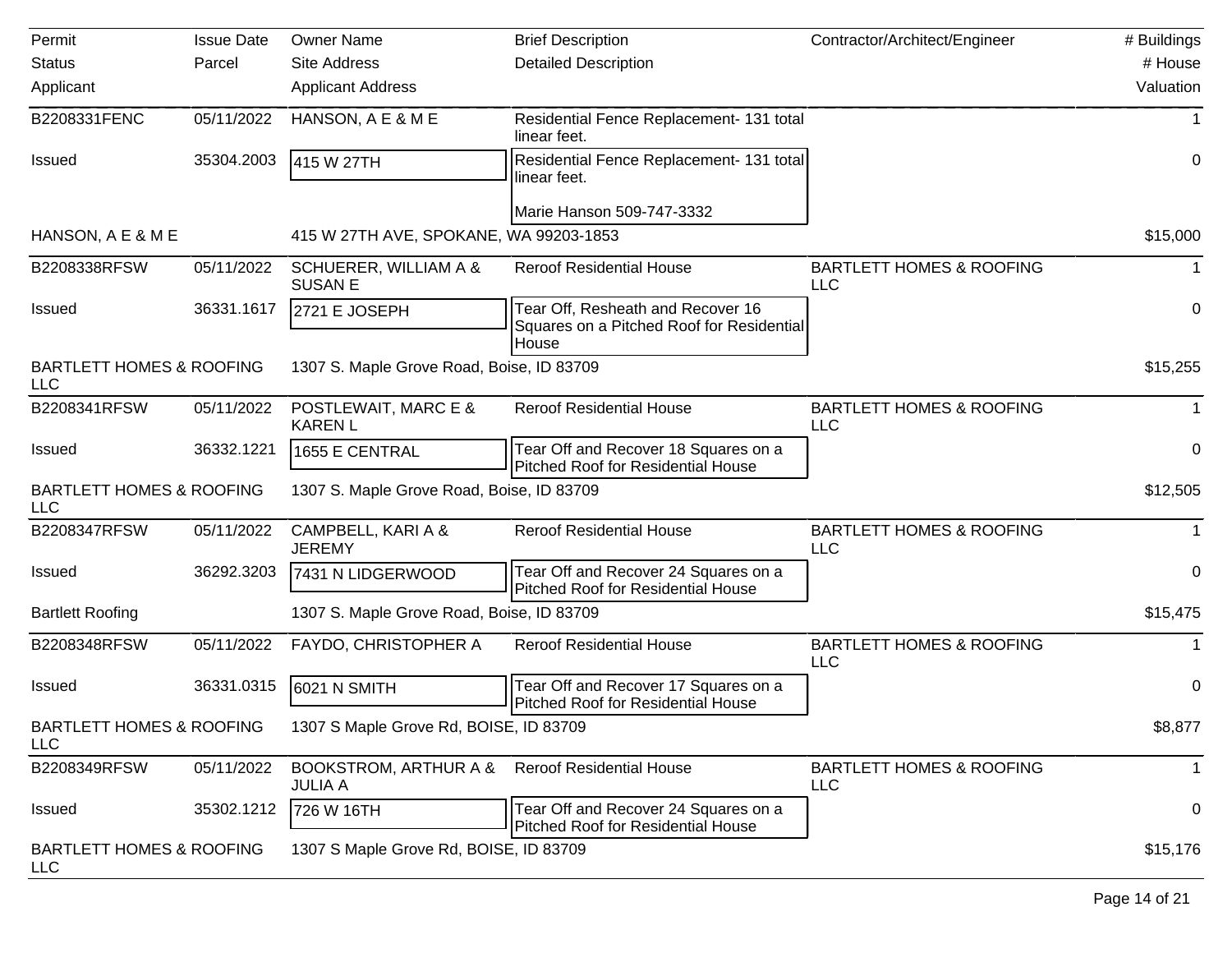| Permit                                            | <b>Issue Date</b> | <b>Owner Name</b>                         | <b>Brief Description</b>                                                                         | Contractor/Architect/Engineer                     | # Buildings |
|---------------------------------------------------|-------------------|-------------------------------------------|--------------------------------------------------------------------------------------------------|---------------------------------------------------|-------------|
| <b>Status</b>                                     | Parcel            | <b>Site Address</b>                       | <b>Detailed Description</b>                                                                      |                                                   | # House     |
| Applicant                                         |                   | <b>Applicant Address</b>                  |                                                                                                  |                                                   | Valuation   |
| B2208351RFSW                                      | 05/11/2022        | CARDLE, SUSAN JEAN                        | Reroof Residential House & Garage                                                                | <b>BARTLETT HOMES &amp; ROOFING</b><br><b>LLC</b> |             |
| <b>Issued</b>                                     | 35062.2805        | 4007 N HAWTHORNE                          | Tear Off, Resheath and Recover 24<br>Squares on a Pitched Roof for Residential<br>House & Garage |                                                   | 0           |
| <b>BARTLETT HOMES &amp; ROOFING</b><br><b>LLC</b> |                   | 1307 S Maple Grove Rd, BOISE, ID 83709    |                                                                                                  |                                                   | \$17,996    |
| B2208354RFSW                                      | 05/11/2022        | PORTER, HARLEY D                          | <b>Reroof Residential House</b>                                                                  | <b>BARTLETT HOMES &amp; ROOFING</b><br>LLC        |             |
| <b>Issued</b>                                     | 26364.2709        | 4917 N CANNON                             | Tear Off and Recover 18 Squares on a<br><b>Pitched Roof for Residential House</b>                |                                                   | 0           |
| <b>Bartlett Roofing</b>                           |                   | 1307 S. Maple Grove Road, Boise, ID 83709 |                                                                                                  |                                                   | \$8,277     |
| B2208357RFSW                                      | 05/11/2022        | HOMEFRONT, LLC                            | <b>Reroof Residential Garage</b>                                                                 | <b>SUNVEK LLC</b>                                 |             |
| Issued                                            | 25032.1215        | 5610 W NORTHWEST                          | Tear Off and Recover 7 Squares on a Flat<br>Roof for Residential Garage                          |                                                   | 0           |
| <b>SUNVEK LLC</b>                                 |                   | 2382 ALLEN RD, ELK, WA 99009              |                                                                                                  |                                                   | \$15,880    |
| B2208361RFSW                                      | 05/11/2022        | KAWAGUCHI, PAUL & EMILY                   | <b>Reroof Residential House</b>                                                                  | ALL TERRAIN ROOFING LLC                           |             |
| <b>Issued</b>                                     | 26154.4402        | 9616 N SYLVIA                             | Tear Off and Recover 33 Squares on a<br>Pitched Roof for Residential House                       |                                                   | 0           |
| All Terrain Roofing LLc.                          |                   | 7517 n five mile rd, spokane, WA 99208    |                                                                                                  |                                                   | \$16,000    |
| B2208368RFSW                                      | 05/11/2022        | HONDLE, JUDY A                            | <b>Reroof Residential House</b>                                                                  | <b>STRAUSS CONSTRUCTION</b>                       |             |
| <b>Issued</b>                                     | 26223.2402        | 8119 N MARJORIE                           | Tear Off and Recover 60 Squares on a<br><b>Pitched Roof for Residential House</b>                |                                                   | 0           |
| <b>STRAUSS CONSTRUCTION</b>                       |                   | 1303 N LEWIS, SPOKANE, WA 99212           |                                                                                                  |                                                   | \$16,000    |
| B2208369FENC                                      | 05/11/2022        | MAYO, PIPER D                             | <b>New Residential Fence</b>                                                                     |                                                   |             |
| <b>Issued</b>                                     | 35301.1114        | 442 W 17TH                                | New Residential Fence - 50 LF                                                                    |                                                   | 0           |
| MAYO, PIPER D                                     |                   | 442 W 17TH AVE, SPOKANE, WA 99203-2144    |                                                                                                  |                                                   | \$3,000     |
| B2208396RFSW                                      | 05/12/2022        | BILLESBACH, GAIL M &<br><b>MARILYNN W</b> | Reroof gail Residential House                                                                    | <b>D G CONTRACTING LLC</b>                        | 1           |
| <b>Issued</b>                                     | 35333.1011        | 1815 E 39TH                               | Tear Off, Resheath and Recover 30<br>Squares on a Pitched Roof for Residential<br>House          |                                                   | 0           |
| <b>DG Contracting LLC</b>                         |                   | 4515 E LA DOLCE RD, COLBERT, WA 99005     |                                                                                                  |                                                   | \$18,000    |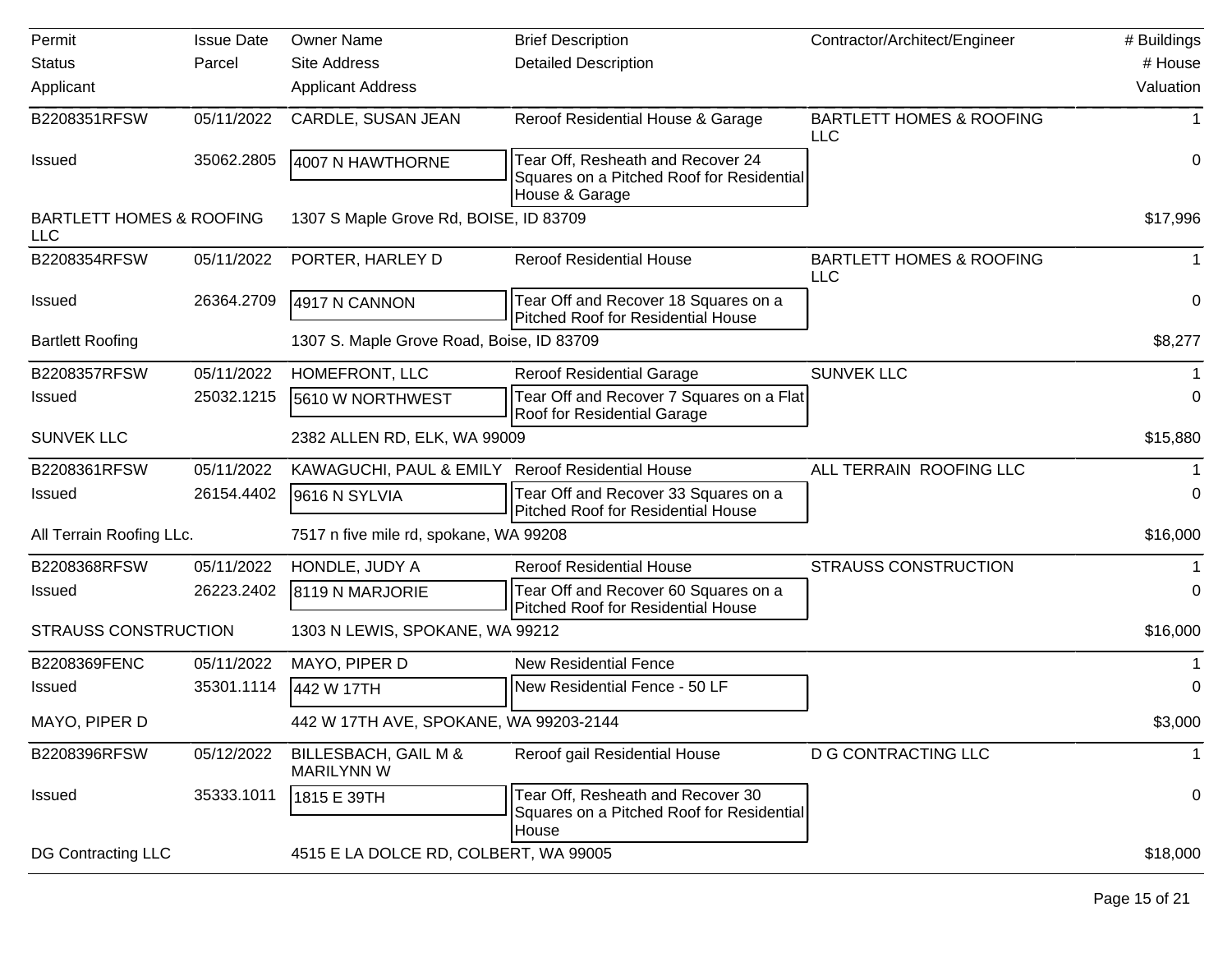| Permit                                              | <b>Issue Date</b> | <b>Owner Name</b>                                    | <b>Brief Description</b>                                                                                                                                                                                               | Contractor/Architect/Engineer                       | # Buildings |
|-----------------------------------------------------|-------------------|------------------------------------------------------|------------------------------------------------------------------------------------------------------------------------------------------------------------------------------------------------------------------------|-----------------------------------------------------|-------------|
| <b>Status</b>                                       | Parcel            | <b>Site Address</b>                                  | <b>Detailed Description</b>                                                                                                                                                                                            |                                                     | # House     |
| Applicant                                           |                   | <b>Applicant Address</b>                             |                                                                                                                                                                                                                        |                                                     | Valuation   |
| B2208407RFSW                                        | 05/12/2022        | ANDERSON, REESE<br><b>EVERETT</b>                    | <b>Reroof Residential House</b>                                                                                                                                                                                        | SALAZAR CONSTRUCTION LLC                            |             |
| <b>Issued</b>                                       | 35084.0507        | 2212 N CINCINNATI                                    | Tear Off and Recover 14 Squares on a<br>Pitched Roof for Residential House                                                                                                                                             |                                                     | 0           |
| SALAZAR CONSTRUCTION LLC                            |                   | 122 n raymond rd suite a, spokane valley, WA 99206   |                                                                                                                                                                                                                        |                                                     | \$5,659     |
| B2208421RFSW                                        | 05/12/2022        | SNOW, TOMMY & LAURINDA Reroof Residential House<br>P |                                                                                                                                                                                                                        | <b>MORRIS CLARK SIDING &amp; RFNG</b><br><b>INC</b> | 1           |
| <b>Issued</b>                                       | 25021.1120        | 3532 W PRINCETON                                     | Tear Off and Recover 2800.00 Squares<br>on a Pitched Roof for Residential House                                                                                                                                        |                                                     | $\mathbf 0$ |
| <b>MORRIS CLARK SIDING &amp; RFNG</b><br><b>INC</b> |                   | 2728 E GARLAND AVE, SPOKANE, WA 992075808            |                                                                                                                                                                                                                        |                                                     | \$2,800     |
| B2208426FENC                                        | 05/13/2022        | HEISE, HEATHER DAWN                                  | <b>New Residential Fence</b>                                                                                                                                                                                           |                                                     | -1          |
| Issued                                              | 25111.1203        | 3011 W FAIRVIEW                                      | <b>New Residential Fence</b><br>Like for Like Replacement                                                                                                                                                              |                                                     | 0           |
| HEISE, HEATHER DAWN                                 |                   | 3011 W FAIRVIEW AVE, SPOKANE, WA 99205               |                                                                                                                                                                                                                        |                                                     | \$3,000     |
| B2208429BLDC                                        | 05/13/2022        | WASH STATE DEPT<br><b>GENERAL ADMIN</b>              | <b>ECWR Building Stair &amp; Deck</b><br>Replacement                                                                                                                                                                   | <b>BURTON CONSTRUCTION INC</b>                      | $\mathbf 1$ |
| Issued                                              | 35194.2307        | 427 W 7TH                                            | Replace existing exterior concrete stairs<br>with new prefabricated metal stairs.<br>Replace existing metal stairs with new<br>pre-fab metal stairs. Replace existing pan<br>deck bridge with pre-cast concrete panel. |                                                     | 0           |
| <b>BURTON CONSTRUCTION INC</b>                      |                   | 3915 E NEBRASKA AVE, SPOKANE, WA 992176641           |                                                                                                                                                                                                                        |                                                     | \$182,600   |
| B2208437FENC                                        | 05/15/2022        | <b>BURGOR, STEPHEN WARD</b>                          | New Residential Fence - Contractor                                                                                                                                                                                     |                                                     | -1          |
| Issued                                              | 26244.4003        | 8443 N OAK                                           | New Residential - 0 total linear footage                                                                                                                                                                               |                                                     | $\Omega$    |
| Stephen W Burgor                                    |                   | 8443 N. Oak St., Spokane, WA 99208                   |                                                                                                                                                                                                                        |                                                     | \$7,073     |
| B2208447RFSW                                        | 05/12/2022        | MCKENNA, JULIE                                       | Reroof Julie McKenna Residential House                                                                                                                                                                                 | SPOKANE ROOFING COMPANY<br><b>LLC</b>               |             |
| <b>Issued</b>                                       | 26161.3301        | 11011 N ACOMA                                        | Tear Off and Recover 39 Squares on a<br>Pitched Roof for Residential House                                                                                                                                             |                                                     | 0           |
| Spokane Roofing Company, LLC                        |                   | PO BOX 3648, Spokane, WA 99220                       |                                                                                                                                                                                                                        |                                                     | \$22,275    |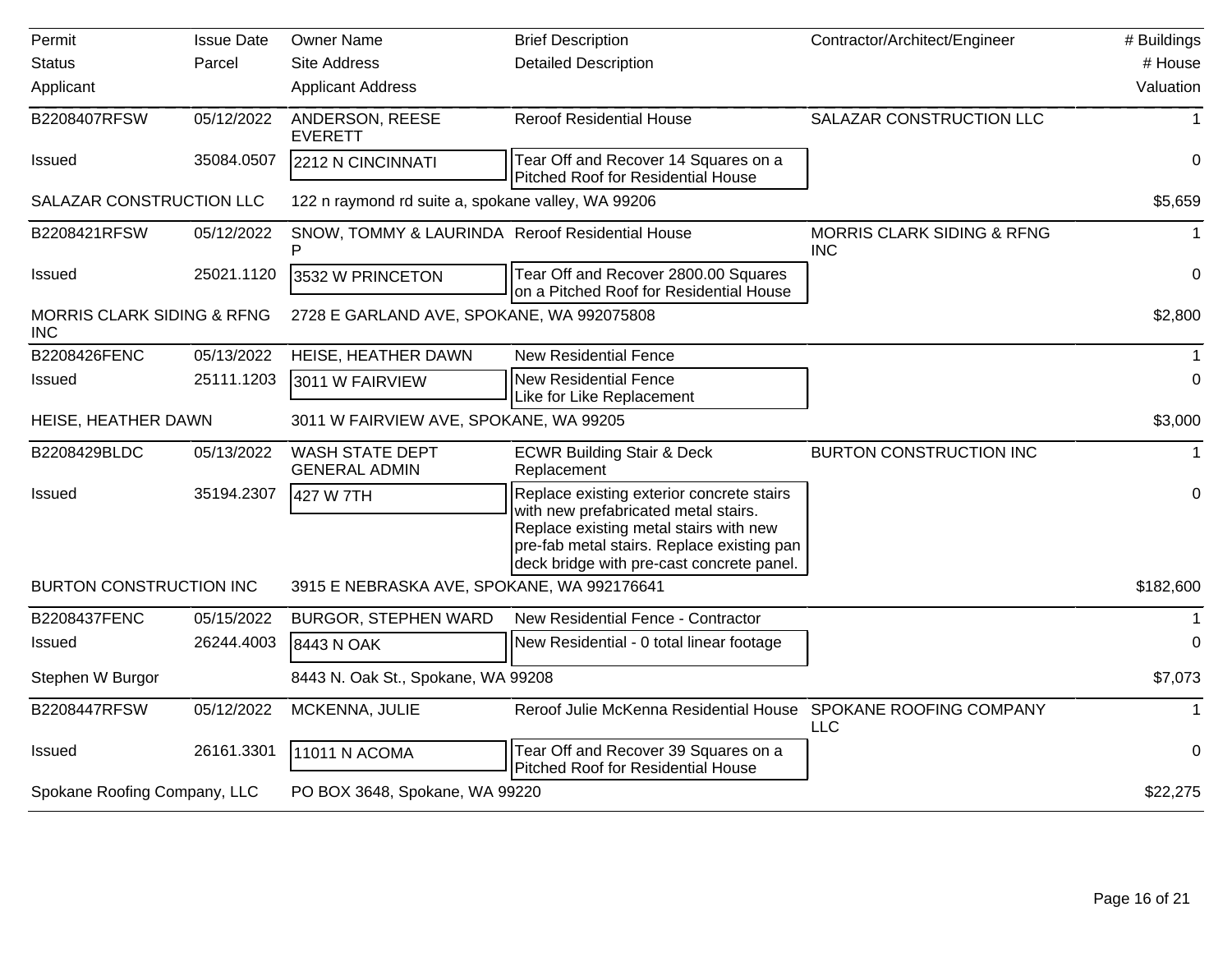| Permit                                   | <b>Issue Date</b> | <b>Owner Name</b>                                  | <b>Brief Description</b>                                                                                             | Contractor/Architect/Engineer                 | # Buildings |
|------------------------------------------|-------------------|----------------------------------------------------|----------------------------------------------------------------------------------------------------------------------|-----------------------------------------------|-------------|
| <b>Status</b>                            | Parcel            | <b>Site Address</b>                                | <b>Detailed Description</b>                                                                                          |                                               | # House     |
| Applicant                                |                   | <b>Applicant Address</b>                           |                                                                                                                      |                                               | Valuation   |
| B2208452RFSW                             | 05/12/2022        | MCMURRAY, NANCY E                                  | <b>Reroof Residential House</b>                                                                                      | A NEW CREATION PAINTING CO                    |             |
| <b>Issued</b>                            | 25014.2614        | 1803 W KIERNAN                                     | Tear Off and Recover 20 Squares on a<br>Pitched Roof for Residential House                                           |                                               | 0           |
| A NEW CREATION PAINTING CO               |                   | 427 W. Sinto Avenue suits 200, Spokane, WA 99201   |                                                                                                                      |                                               | \$15,000    |
| B2208458BLDC                             | 05/13/2022        | <b>DVP CENTENNIAL</b><br>HOLDINGS, LLC             | <b>Commercial TI</b>                                                                                                 | <b>CONSTRUCTION</b><br>ASSOC/SPOKANE INC      | 1           |
| <b>Issued</b>                            | 35184.0025        | 201 W NORTH RIVER                                  | Build 1 office and demise new suite<br>201 W North River Drive Suites 518 and<br>520                                 |                                               | 0           |
| <b>CONSTRUCTION</b><br>ASSOC/SPOKANE INC |                   | N 2834 PERRY ST, SPOKANE, WA 992074850             |                                                                                                                      |                                               | \$9,000     |
| B2208460BLDC                             | 05/13/2022        | BLACK ENTERPRISES, LP /<br><b>BLACK REALTY, IN</b> | Vanilla Shell TI                                                                                                     | <b>CONSTRUCTION</b><br>ASSOC/SPOKANE INC      |             |
| <b>Issued</b>                            | 35172.3201        | 922 N DIVISION                                     | Demo of all finishes, non load bearing<br>walls, elevated floor, and flooring to<br>provide shell for lease options. |                                               | 0           |
| <b>CONSTRUCTION</b><br>ASSOC/SPOKANE INC |                   | N 2834 PERRY ST, SPOKANE, WA 992074850             |                                                                                                                      |                                               | \$7,500     |
| B2208467RFSW                             | 05/12/2022        | LYONS, JOSEPH M                                    | Replace/Install Windows Residential<br>House                                                                         | <b>GREYSTONE HOME SOLUTIONS</b>               |             |
| <b>Issued</b>                            | 35273.0123        | 3508 E 28TH                                        | Replace 2 windows for Residential House                                                                              |                                               | 0           |
| <b>GREYSTONE HOME SOLUTIONS</b>          |                   | 2707 E 5th Ave, SPOKANE, WA 99202                  |                                                                                                                      |                                               | \$7,600     |
| B2208470RFSW                             | 05/13/2022        | KNAPP,<br>GEORGE/ALTSHULER,<br><b>SANDRA</b>       | Reroof george Residential House                                                                                      | <b>D G CONTRACTING LLC</b>                    |             |
| <b>Issued</b>                            | 35333.1316        | 4119 S MARTIN                                      | Tear Off and Recover 24 Squares on a<br>Pitched Roof for Residential House                                           |                                               | 0           |
| <b>DG Contracting LLC</b>                |                   | 4515 E LA DOLCE RD, COLBERT, WA 99005              |                                                                                                                      |                                               | \$15,000    |
| B2208477RFSW                             | 05/13/2022        | 5434 RIDGECREST, LLC                               | Reroof Residential House & Garage                                                                                    | <b>GATE FAMILY CONSTRUCTION</b>               | -1          |
| Issued                                   | 26153.2811        | 5434 W RIDGECREST                                  | Tear Off and Recover 48 Squares on a<br>Pitched Roof for Residential House &<br>Garage                               |                                               | 0           |
| <b>GATE FAMILY CONSTRUCTION</b>          |                   | 4013 N. Maringo, Spokane, WA 99212                 |                                                                                                                      |                                               | \$31,000    |
| B2208480RFSW                             | 05/13/2022        | BENEDETTO, JETTE<br><b>THORSLUND</b>               | Reroof JETTE BENEDETTO Residential<br>House & Garage                                                                 | <b>INLAND HOME IMPROVEMENTS</b><br><b>INC</b> | -1          |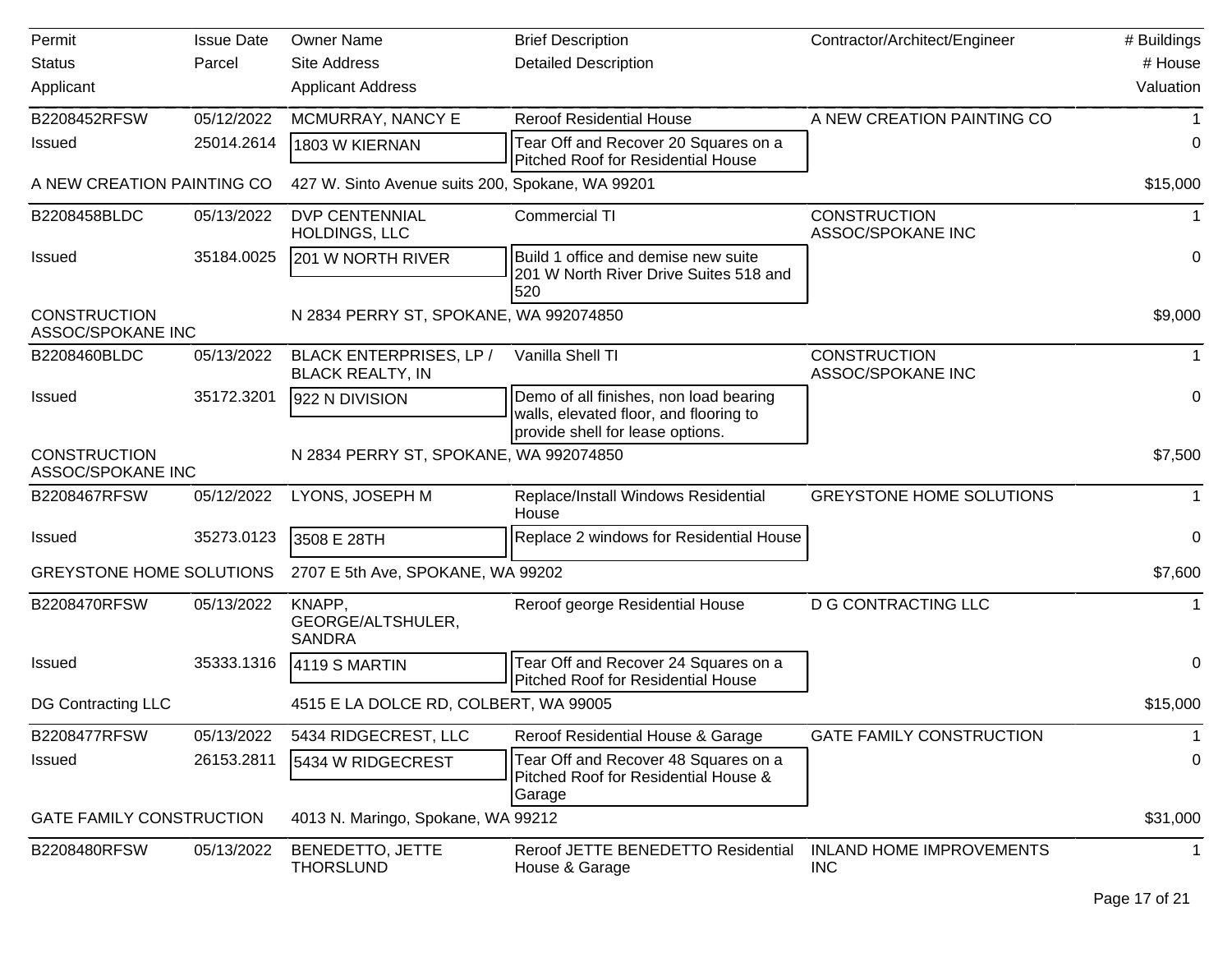| Permit                          | <b>Issue Date</b> | <b>Owner Name</b>                                         | <b>Brief Description</b>                                                                         | Contractor/Architect/Engineer         | # Buildings |
|---------------------------------|-------------------|-----------------------------------------------------------|--------------------------------------------------------------------------------------------------|---------------------------------------|-------------|
| <b>Status</b>                   | Parcel            | <b>Site Address</b>                                       | <b>Detailed Description</b>                                                                      |                                       | # House     |
| Applicant                       |                   | <b>Applicant Address</b>                                  |                                                                                                  |                                       | Valuation   |
| Issued                          | 35194.1601        | 1302 S BROWNE                                             | Tear Off, Resheath and Recover 30<br>Squares on a Pitched Roof for Residential<br>House & Garage |                                       | $\mathbf 0$ |
| <b>INLAND HOME IMPROVEMENTS</b> |                   |                                                           | 5805 E SHARP A5, SUITE A10, SPOKANE VALLEY, WA 99212                                             |                                       | \$26,970    |
| B2208493RFSW                    | 05/13/2022        | JOHNSON, HARRY /<br>FOSTER, SHERRY                        | Reroof Harry Johnson Residential House ICON ROOFING LLC<br>& Garage                              |                                       |             |
| <b>Issued</b>                   | 34061.1305        | 510 W WILLAPA                                             | Tear Off and Recover 36 Squares on a<br>Pitched Roof for Residential House &<br>Garage           |                                       | 0           |
| <b>ICON ROOFING LLC</b>         |                   | 317 W 6th St #201, Moscow, ID 83843                       |                                                                                                  |                                       | \$25,600    |
| B2208505RFSW                    | 05/13/2022        | FLANNERY/LYNCH                                            | Reroof Michael Residential Garage                                                                | <b>JOSH'S ROOFING &amp; CONST LLC</b> | $\mathbf 1$ |
| Issued                          | 35073.4604        | 1011 W AUGUSTA                                            | Tear Off and Recover 13 Squares on a<br><b>Pitched Roof for Residential Garage</b>               |                                       | 0           |
| JOSH'S ROOFING & CONST LLC      |                   | Po box 83, VERADALE, WA 99037                             |                                                                                                  |                                       | \$8,000     |
| B2208512RFSW                    | 05/13/2022        | MOLINE, JOSEPH                                            | Replace/Install Windows Residential<br>House                                                     | SPOKANE DOOR & WINDOW                 |             |
| <b>Issued</b>                   | 35061.4012        | 4111 N ATLANTIC                                           | Replace 5 windows for Residential House                                                          |                                       | 0           |
| SPOKANE DOOR & WINDOW           |                   | 2324 E EUCLID SUITE 102, SPOKANE, WA 99207                |                                                                                                  |                                       | \$12,500    |
| B2208529FENC                    | 05/13/2022        | LUQUE, LUIS / MESA, ALIDA                                 | <b>New Residential Fence</b>                                                                     |                                       |             |
| Issued                          | 35032.3313        | 2928 E HEROY                                              | 55' linear fence                                                                                 |                                       | 0           |
| LUQUE, LUIS / MESA, ALIDA       |                   | 2928 E HEROY AVE, SPOKANE, WA 99207                       |                                                                                                  |                                       | \$2,500     |
| B2208530RFSW                    | 05/13/2022        | NEWBURY, JASON MICHAEL Reroof Residential Garage          |                                                                                                  | <b>JIMMY'S ROOFING</b>                |             |
| Issued                          | 25022.2209        | 3720 W ROCKWELL                                           | Tear Off and Recover 13 Squares on a<br><b>Pitched Roof for Residential Garage</b>               |                                       | 0           |
| <b>JIMMY'S ROOFING</b>          |                   | 11041 E. Montgomery Dr. Suite 2, Spokane Valley, WA 99206 |                                                                                                  |                                       | \$21,280    |
| B2208533FENC                    | 05/13/2022        | FITZ MOTORS, LLC                                          | <b>New Commercial Fence</b>                                                                      |                                       |             |
| <b>Issued</b>                   | 25124.1612        | 1701 N Ash                                                | <b>New Commercial Fence</b><br>320 linear footage chain link                                     |                                       | $\Omega$    |
| <b>Taif Noah</b>                |                   | 6128 N Alberta St, SPOKANE, WA 99205                      |                                                                                                  |                                       | \$4,000     |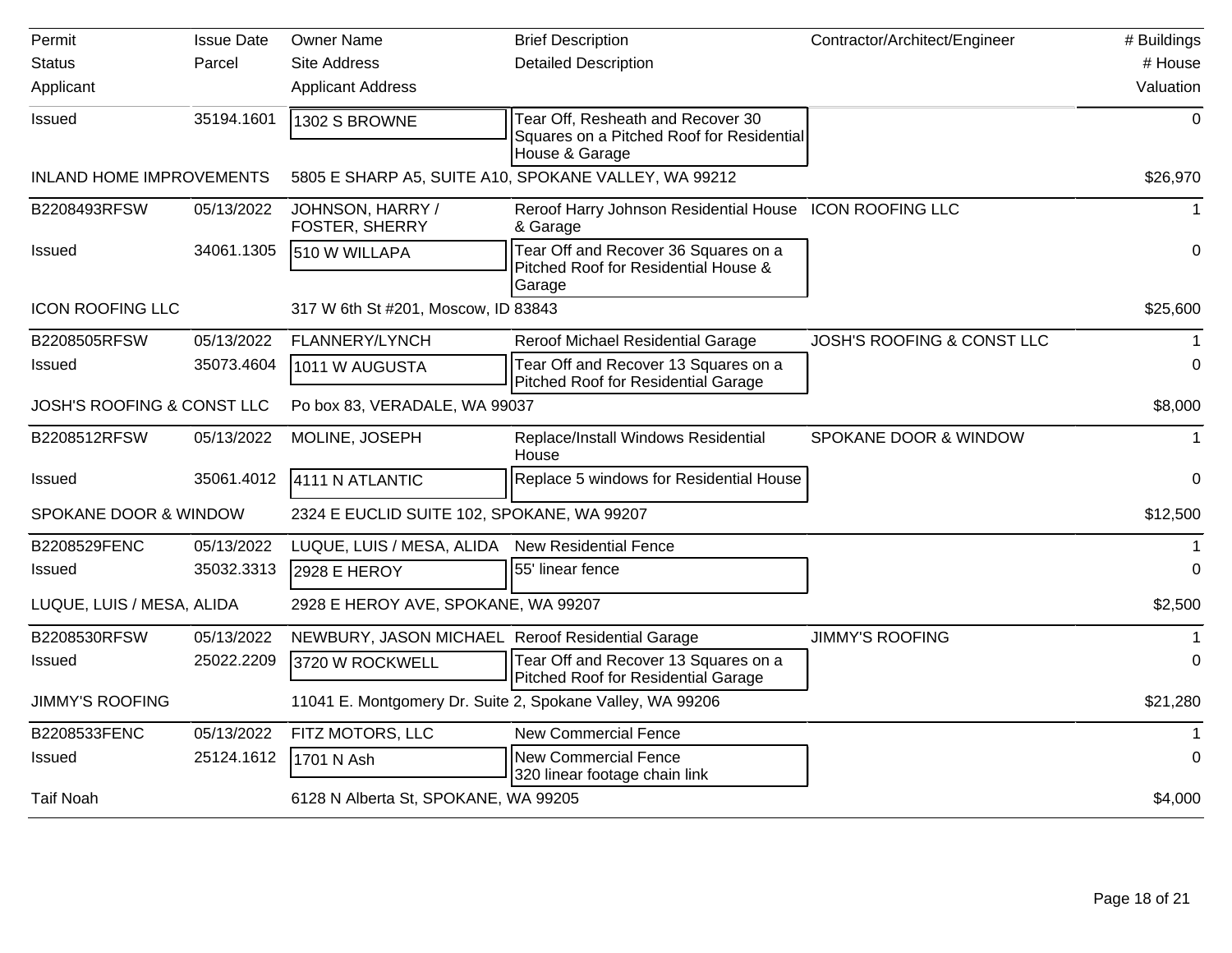| Permit                         | <b>Issue Date</b> | <b>Owner Name</b>                                | <b>Brief Description</b>                                                                | Contractor/Architect/Engineer | # Buildings |
|--------------------------------|-------------------|--------------------------------------------------|-----------------------------------------------------------------------------------------|-------------------------------|-------------|
| <b>Status</b>                  | Parcel            | <b>Site Address</b>                              | <b>Detailed Description</b>                                                             |                               | # House     |
| Applicant                      |                   | <b>Applicant Address</b>                         |                                                                                         |                               | Valuation   |
| B2208534RFSW                   | 05/13/2022        | DILBECK, LINSEY COLLEEN<br>& MATHEW JUSTIN       | Reroof Dilbeck-1111-R Residential House JIMMY'S ROOFING                                 |                               |             |
| Issued                         | 35072.3303        | 1111 W Grace                                     | Tear Off and Recover 24 Squares on a<br>Pitched Roof for Residential House              |                               | 0           |
| <b>JIMMY'S ROOFING</b>         |                   |                                                  | 11041 E. Montgomery Dr. Suite 2, Spokane Valley, WA 99206                               |                               | \$17,756    |
| B2208537RFSW                   | 05/13/2022        | SNOWDON, DAVID A                                 | Reroof Snowdon-2510-R Residential<br>House & Garage                                     | <b>JIMMY'S ROOFING</b>        |             |
| <b>Issued</b>                  | 35293.1802        | 2510 S MANITO                                    | Tear Off and Recover 31 Squares on a<br>Pitched Roof for Residential House &<br>Garage  |                               | $\mathbf 0$ |
| <b>JIMMY'S ROOFING</b>         |                   |                                                  | 11401 E. Montgomery Drive, #2, SPOKANE VALLEY, WA 99206                                 |                               | \$27,250    |
| B2208538RFSW                   | 05/13/2022        | SMITT, VIVIAN J                                  | <b>Reroof Residential House</b>                                                         | SPECIALTY HOME PRODUCTS       |             |
| <b>Issued</b>                  | 36313.1806        | 4803 N LINCOLN                                   | Tear Off, Resheath and Recover 24<br>Squares on a Pitched Roof for Residential<br>House |                               | 0           |
| <b>Specialty Home Products</b> |                   | 2222 E. Mallon Ave, Spokane, WA 99202            |                                                                                         |                               | \$12,284    |
| B2208539RFSW                   | 05/13/2022        | PATTERSON, SUZANNE                               | <b>Reroof Residential House</b>                                                         | SPECIALTY HOME PRODUCTS       |             |
| <b>Issued</b>                  | 26153.2912        | 9915 N ARROWHEAD                                 | Tear Off, Resheath and Recover 34<br>Squares on a Pitched Roof for Residential<br>House |                               | $\Omega$    |
| <b>Specialty Home Products</b> |                   | 2222 E. Mallon Ave, Spokane, WA 99202            |                                                                                         |                               | \$29,054    |
| B2208541RFSW                   | 05/13/2022        | WHITAKER, BRIAN A                                | <b>Reroof Residential House</b>                                                         | SPECIALTY HOME PRODUCTS       |             |
| <b>Issued</b>                  | 36311.4005        | 103 W JOSEPH                                     | Tear Off, Resheath and Recover 19<br>Squares on a Pitched Roof for Residential<br>House |                               | 0           |
| <b>Specialty Home Products</b> |                   | 2222 E. Mallon Ave, Spokane, WA 99202            |                                                                                         |                               | \$17,473    |
| B2208543RFSW                   | 05/13/2022        | BURKE, KEVIN E & SANDRA Reroof Residential House |                                                                                         | SPECIALTY HOME PRODUCTS       |             |
| <b>Issued</b>                  | 35344.2409        | 3912 S REBECCA                                   | Tear Off and Recover 29 Squares on a<br>Pitched Roof for Residential House              |                               | $\Omega$    |
| <b>Specialty Home Products</b> |                   | 2222 E. Mallon Ave, Spokane, WA 99202            |                                                                                         |                               | \$16,156    |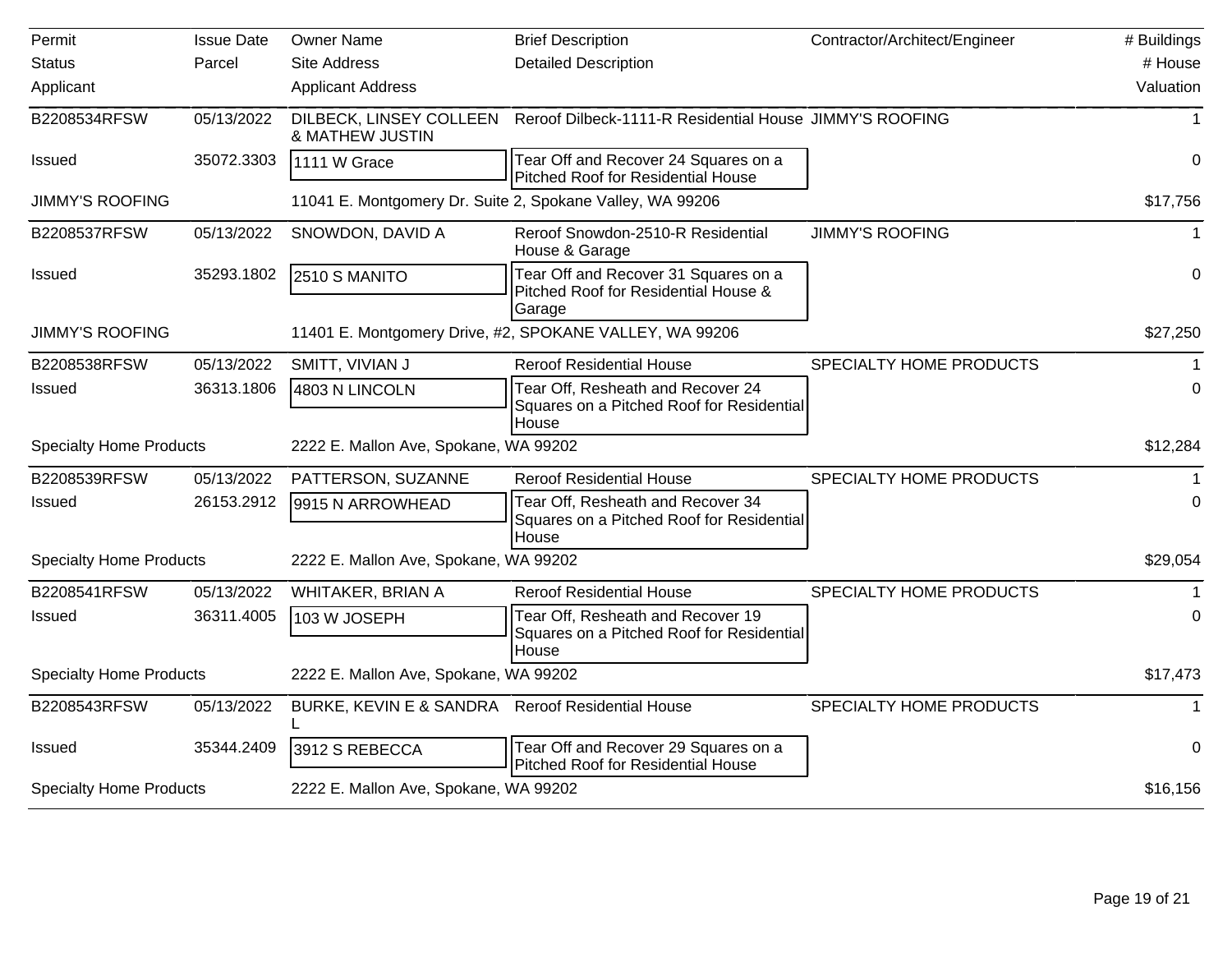| Permit                            | <b>Issue Date</b>                       | <b>Owner Name</b>                                                    | <b>Brief Description</b>                                                             | Contractor/Architect/Engineer          | # Buildings |
|-----------------------------------|-----------------------------------------|----------------------------------------------------------------------|--------------------------------------------------------------------------------------|----------------------------------------|-------------|
| <b>Status</b>                     | Parcel                                  | <b>Site Address</b>                                                  | <b>Detailed Description</b>                                                          |                                        | # House     |
| Applicant                         |                                         | <b>Applicant Address</b>                                             |                                                                                      |                                        | Valuation   |
| B2208552RFSW                      | 05/13/2022                              | LAUERSEN, ERIC                                                       | Reroof Lauersen-4803-R Residential<br>House                                          | <b>JIMMY'S ROOFING</b>                 |             |
| <b>Issued</b>                     | 26354.2106                              | 4803 N GREENWOOD                                                     | Tear Off and Recover 15 Squares on a<br><b>Pitched Roof for Residential House</b>    |                                        | 0           |
| <b>JIMMY'S ROOFING</b>            |                                         | 11041 E. Montgomery Dr. Suite 2, Spokane Valley, WA 99206            |                                                                                      |                                        | \$16,500    |
| B2208559RFSW                      | 05/13/2022                              | AINLEY, STEPHAN CHARLES Reroof Residential House<br>& CORRINE LOUISE |                                                                                      | SPECIALTY HOME PRODUCTS                |             |
| <b>Issued</b>                     | 26224.0602                              | 5007 W PACIFIC PARK                                                  | Tear Off and Recover 24 Squares on a<br><b>Pitched Roof for Residential House</b>    |                                        | 0           |
| <b>Specialty Home Products</b>    |                                         | 2222 E. Mallon Ave, Spokane, WA 99202                                |                                                                                      |                                        | \$13,345    |
| B2208560FENC                      | 05/13/2022                              | HERAK, JERRY                                                         | <b>New Residential Fence</b>                                                         |                                        |             |
| Issued                            | 25233.0107                              | 907 S AZALEA                                                         | <b>New Residential Fence</b><br>50' Linear Footage                                   |                                        | 0           |
| HERAK, JERRY                      | 907 S AZALEA DR, SPOKANE, WA 99224-2020 |                                                                      |                                                                                      | \$2,500                                |             |
| B2208565RFSW                      | 05/13/2022                              | <b>BERG, GARY &amp; MARDA</b>                                        | Reroof Marda Berg Residential House &<br>Garage                                      | <b>ICON ROOFING LLC</b>                | 1           |
| <b>Issued</b>                     | 35054.3609                              | 614 E LIBERTY                                                        | Tear Off and Recover 16 Squares on a<br>Pitched Roof for Residential House &         |                                        | 0           |
| <b>ICON ROOFING LLC</b>           |                                         | 317 W 6th St #201, Moscow, ID 83843                                  | Garage                                                                               |                                        | \$16,400    |
| B2208571RFSW                      | 05/13/2022                              | THOMPSON, TODD<br>OLIVER/ROTH, SIBYLLA M                             | <b>Reroof Residential House</b>                                                      | <b>GREATER AMERICAN CNSTRCTN</b><br>CO | 1           |
| <b>Issued</b>                     | 34071.0315                              | 6807 S MEADOW                                                        | Tear Off and Recover 32 Squares on a<br><b>Pitched Roof for Residential House</b>    |                                        | 0           |
| Greater American Construction Co. |                                         | 7900 N Market St, Spokane, WA 99217                                  |                                                                                      |                                        | \$13,800    |
| B2208574RFSW                      | 05/13/2022                              | NORBERG, CARL R                                                      | <b>Reroof Residential House</b>                                                      | H & H ROOFING                          |             |
| <b>Issued</b>                     | 26352.2008                              | 4115 W BISMARK                                                       | Tear Off and Recover 12 Squares on a<br>Pitched Roof for Residential House           |                                        | 0           |
| Hitchens Inc.                     |                                         | 6908 N Market Street, Spokane, WA 99217                              |                                                                                      |                                        | \$10,962    |
| B2208579RFSW                      | 05/14/2022                              | HANSON, EMILY L                                                      | <b>Reroof Residential House</b>                                                      | PALMER CONSTRUCTION                    |             |
| Issued                            | 35042.4621                              | 1525 E GARLAND                                                       | Tear Off and Recover 10.32 Squares on a<br><b>Pitched Roof for Residential House</b> |                                        | 0           |
| PALMER CONSTRUCTION               |                                         |                                                                      | 16124 E Marietta Ave STE 102, SPOKANE VALLEY, WA 99216                               |                                        | \$10,849    |